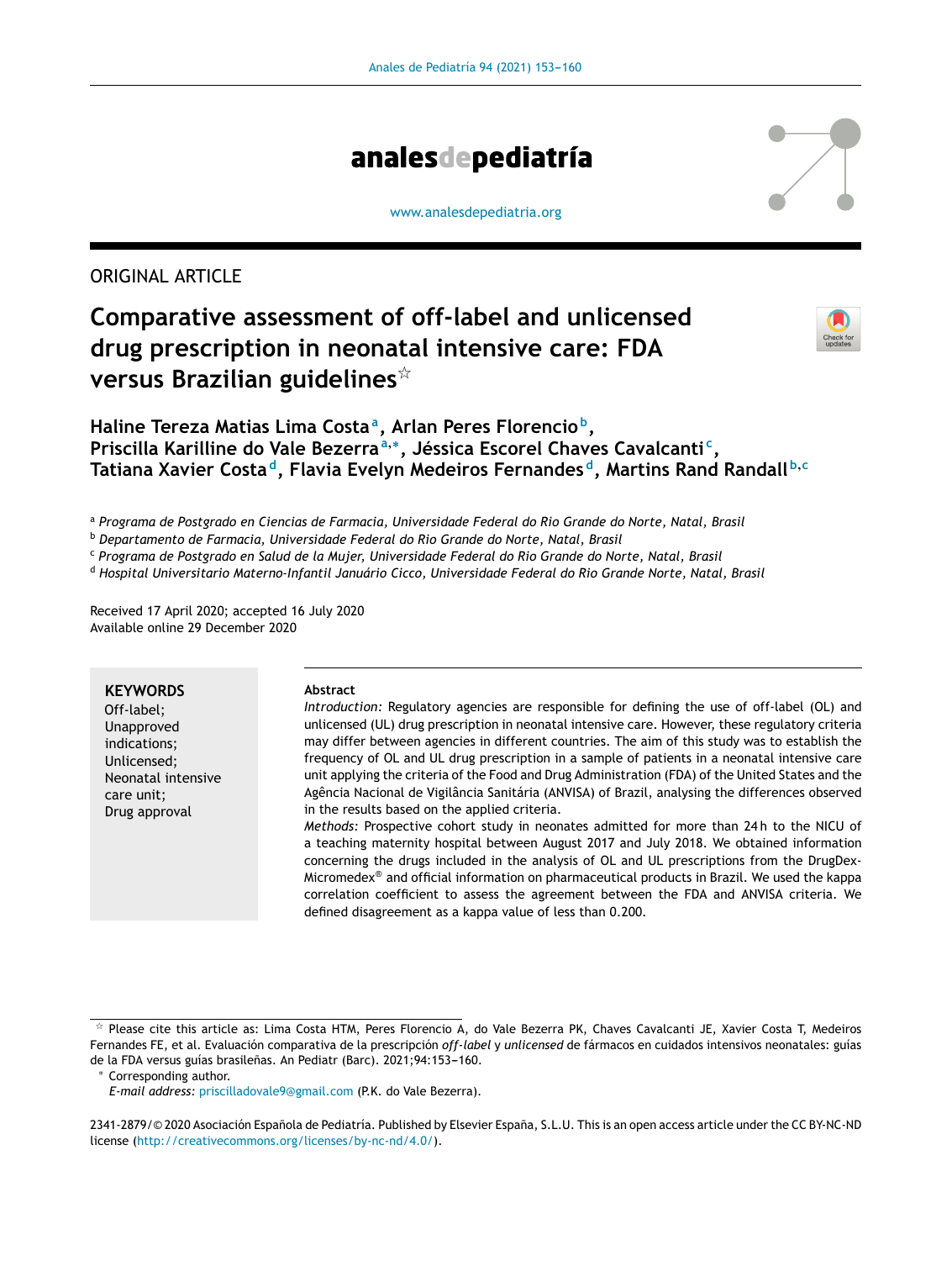*Results:* We evaluated 220 neonates admitted to the NICU and 17,421 items prescribed during the study period. We did not find a difference in the proportion of neonates in which at least 1 drug was prescribed under OL conditions applying the FDA versus the ANVISA criteria (96.4% vs. 98.6%). We found differences between the FDA and ANVISA in the OL classification based on the authorized age of use and indications for prescription, mainly in systemic antimicrobials and cardiovascular drugs. When we compared the prescribing information provided by the FDA and the ANVISA, we found that the criteria of the ANVISA were less specific.

*Conclusion:* Off-label and unlicensed drug prescription are frequent in neonatal intensive care applying the criteria of either agency, although the FDA has established more detailed criteria in terms of the ages and indications for which prescription is authorized.

 $©$  2020 Asociación Española de Pediatría. Published by Elsevier España, S.L.U. This is an open access article under the CC BY-NC-ND license ([http://creativecommons.org/licenses/by-nc-nd/](http://creativecommons.org/licenses/by-nc-nd/4.0/) [4.0/\)](http://creativecommons.org/licenses/by-nc-nd/4.0/).

#### **Evaluación comparativa de la prescripción** *off-label* **y** *unlicensed* **de fármacos en cuidados intensivos neonatales: guías de la FDA versus guías brasilenas ˜**

#### **Resumen**

*Introducción:* Las agencias reguladoras son responsables de enmarcar la prescripción de fármacos en condiciones *off-label* (OL) y *unlicensed* (UL) en los cuidados intensivos neonatales. No obstante, los criterios de aprobación establecidos pueden variar entre las agencias de distintos países. El objetivo del estudio fue determinar la frecuencia de la prescripción de fármacos OL y UL en una muestra de pacientes en cuidados intensivos neonatales según los criterios establecidos por la Food and Drug Administration (FDA) de Estados Unidos y la Agência Nacional de Vigilância Sanitária (ANVISA) de Brasil, analizando las diferencias en los resultados obtenidos con los criterios de cada agencia.

*Métodos:* Estudio prospectivo de cohortes en neonatos ingresados más de 24 horas en la unidad de cuidados intensivos neonatales (UCIN) de un hospital universitario materno infantil entre agosto de 2017 y julio de 2018. Se obtuvo información sobre los fármacos incluidos en el análisis de prescripción OL y UL de las bases de datos DrugDex-Micromedex® y de la información oficial sobre fármacos de Brasil. La concordancia entre los criterios de la FDA y de la ANVISA se evaluó por medio del índice kappa. Los valores de kappa < 0,200 se consideraron indicativos de discordancia.

*Resultados:* Se evaluó a 220 neonatos ingresados en la UCIN y 17 421 prescripciones de fármacos individuales en el período de estudio. No hubo diferencias en la proporción de pacientes que recibieron al menos una prescripción OL según se aplicasen los criterios de la FDA o los de la ANVISA (96,4% vs. 98,6%). En cambio, se encontraron diferencias en el motivo de clasificación como OL en base a la edad o a la indicación entre las dos agencias reguladoras, principalmente en la prescripción de antiinfecciosos sistémicos y agentes cardiovasculares. Al comparar las condiciones de prescripción aprobadas por la FDA y la ANVISA, se observó que los criterios de la ANVISA eran menos específicos.

*Conclusiones:* La prescripción de fármacos *off-label* y *unlicensed* es frecuente en los cuidados intensivos neonatales aplicando los criterios de cualquiera de las dos agencias, los criterios de la FDA son más específicos en cuanto a los grupos de edad y las indicaciones para los que se autoriza el uso de los fármacos.

© 2020 Asociación Española de Pediatría. Publicado por Elsevier España, S.L.U. Este es un artículo Open Access bajo la licencia CC BY-NC-ND [\(http://creativecommons.org/licenses/by](http://creativecommons.org/licenses/by-nc-nd/4.0/)[nc-nd/4.0/](http://creativecommons.org/licenses/by-nc-nd/4.0/)).

## **Introduction**

The use of drugs in Neonatal Intensive Care Units (NICU) is essential for the treatment of the newborn, especially in cases of prematurity.<sup>1-4</sup> The administration of multiple drugs is common in NICU, despite the risk of adverse events in neonates.  $1,4,5$  In addition to polypharmacy, another characteristic of drug use in neonates is the lack of clinical trials and specific pharmaceutical forms for this population. $3,5$ Thus, there are several gaps regarding the safety and efficacy of drugs, in addition to relatively few therapeutic options.

Therefore, it is usual to use approved drugs for older children and adults in neonates, as well as the adaptation of pharmaceutical forms to meet specific situations.<sup>[5,6](#page-6-0)</sup> In this context, off-label drugs (OL) are defined as those prescribed

**PALABRAS CLAVE** Off-label;

Indicación no aprobada; Unlicensed; Unidad de cuidados intensivos neonatales; Autorización de fármacos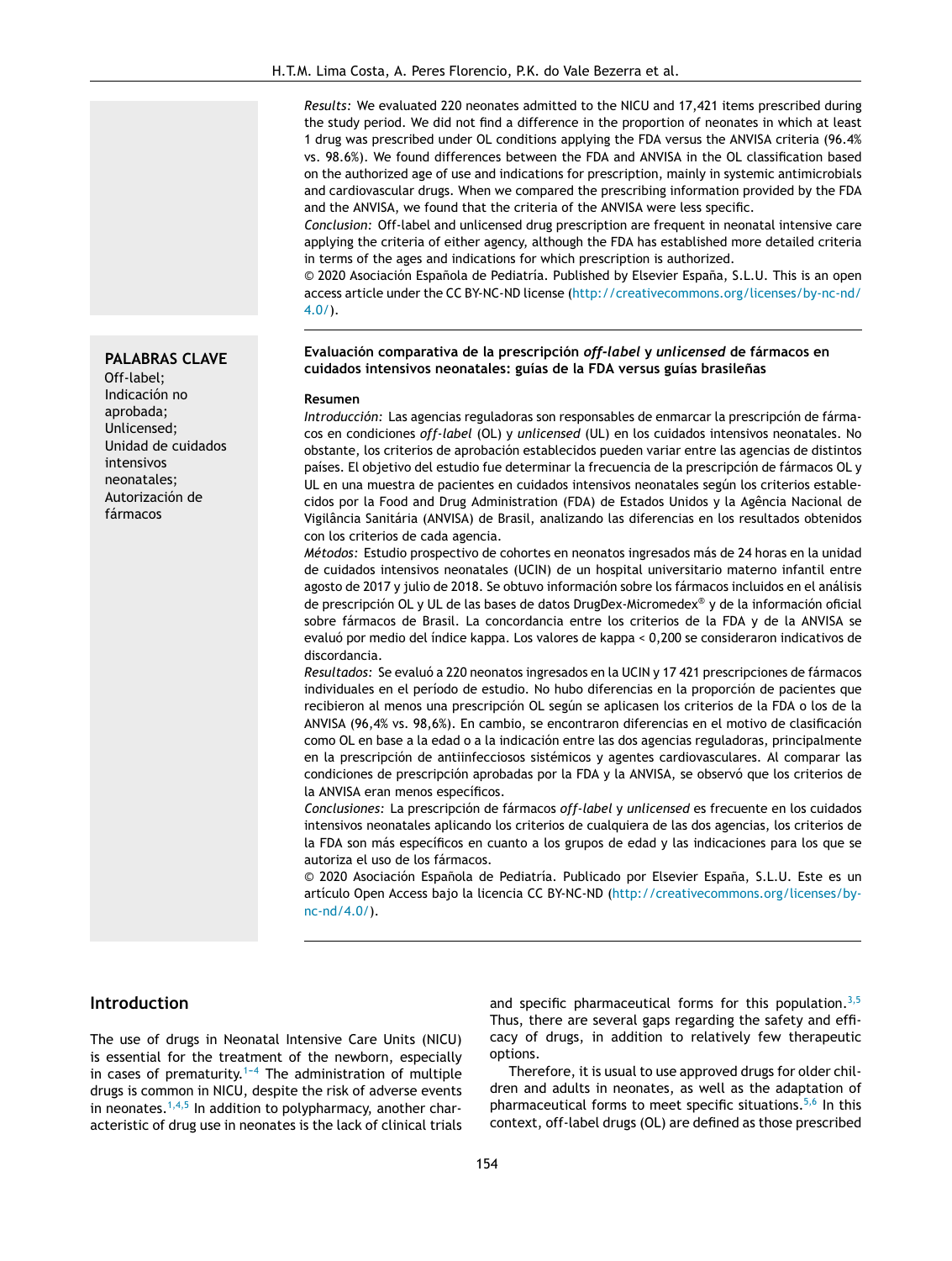outside the standards authorized by regulatory agencies in relation to indication, dose, frequency or route of administration. In turn, unlicensed drugs (UL) are those without registration, imported, contraindicated for neonatal use or that require adaptation in the pharmaceutical form before use. $^{7,8}$  $^{7,8}$  $^{7,8}$ 

Regulatory agencies, such as the Brazilian National Health Surveillance Agency (Anvisa) and the American Food and Drug Administration (FDA), are responsible for regulating the use of OL and UL in neonates. $9,10$  However, these criteria may differ between agencies in different countries, causing a prevalence of OL and UL prescriptions between 5%-90%.<sup>11-15</sup> Excessively strict criteria may cause less access to drugs; on the other hand, the exaggerated use of OL and UL drugs in neonates increases the incidence of adverse reactions and medication errors.<sup>[1,4,5](#page-6-0)</sup>

Among the international regulatory agencies, the FDA stands out as a world reference due to its detailed process of registering new drugs and monitoring after approval of use.<sup>[9,10,16](#page-6-0)</sup> In Brazil, observational and longitudinal studies characterizing the profile of use of OL and UL drugs in NICUs are few. $17-20$  As far as we know, there are no studies comparing the profile of OL and UL drugs in neonates using the Anvisa and FDA criteria. This comparison would be relevant considering the possibility of discrepancies between the different agencies and the potential impacts for the therapeutic approach in neonatology.

The aim of this study were defining the incidence of OL and UL prescriptions in a sample of neonatal intensive care patients according to each regulation separately (FDA or ANVISA) and analysing the divergences between the results. Secondary end points were to identify to which anatomic therapeutic chemical group most commonly administered OL belong.

# **Methods**

## **Study design**

This study was approved by the Institutional Review Board under number 580.201/2014 and all legal representatives authorized the participation of their children in the study by signing an informed consent form. During a full year, from August 2017 to July 2018, we conducted a prospective cohort study in the NICU of a teaching maternity hospital, which is a referral center for high risk pregnancy, women health, gynecological surgery, and pediatric cardiac malformations. During the study period, all neonates admitted to the NICU were evaluated for inclusion. Inclusion criteria were newborns who were admitted at the NICU for longer than 24h, who had at least one prescribed drug during the stay, and whose parents signed an informed consent form. Infants with more than 28 days of life, newborns with a second admission during the study period, and newborns who were prescribed only with parenteral nutrition, continuous intravenous hydration, oxygen therapy, blood products or electrolytes were excluded.

## **Data collection**

From each newborn, data was collected on gender, gestational age (GA), birth weight, admission diagnosis, length of stay, and information on all drugs administered during NICU stay (generic names, indication for use, dosage, frequency and route of administration).

All prescribed medicines were classified according to the Anatomical Therapeutic Chemical (ATC) classification system and categorized as labeled, off-label (OL) or unlicensed (UL) according to the FDA approval criteria, available in the *DrugDex-Micromedex*® database.[25](#page-6-0) The Anvisa classification was based on information provided in the leaflets of the medicines, therefore, the names of the drug manufactures were also collected and the Anvisa website consulted.<sup>[26](#page-6-0)</sup> The drugs were considered unlicensed if: (1) their use was contraindicated for use in neonates, (2) they were extemporaneous preparations that were manufactured or modified by the nurses, and (3) they were imported drugs. The OL category included all medicines where the prescription showed a difference between the license information for age, indication, dose, frequency or route of administration.

# **Statistical analysis**

Based on the average admission rate at the NICU, we estimated that 220 newborns would be included during the study period, to which about 12,000 medication items would be prescribed. This sample size allowed to estimate the true percentage of prescribed UL drugs with an accuracy within 0.9 percentage point and the percentage of off-label prescriptions with an accuracy within 0.8 percentage points, with a confidence of 95%. With a sample of 12,000 prescription items we expected, based on the results of a prior pilot study, that 6.600 (55%) are unlicensed drugs and 3840 (32%) OL drugs. Therefore, the maximum error of the estimates obtained in the group of unlicensed drugs would be less than 1.2 percentage points and in the group of OL drugs would be less than 1.6 percentage points, with 95% confidence. These accuracy levels were considered adequate for the research objectives.

Descriptive statistics are presented for demographic and clinical data as number and percentage or mean  $\pm$  standard deviation. Considering FDA and Anvisa criteria, exact binomial 95% confidence intervals (CI) are presented for the proportion of off-label and unlicensed drugs, the proportion of newborns exposed to these drugs and the number of drugs prescribed per neonate. The statistical analysis was performed using Stata release 11 (Stata Corporation, College Station, TX, USA). The Chi Square test of Pearson was used to compare qualitative variables between independent groups of FDA and Anvisa classification. The level of significance was set at 0.05.

The kappa correlation coefficient was used to evaluate the agreement between the FDA and Anvisa criteria for Off-label (age, indication, dose, frequency and route of administration) and unlicensed drugs. The values of kappa <0.200 were considered non-concordant. For each medicine, prescriptions with divergences between FDA and Anvisa criteria for off-label and unlicensed were presented in absolute and relative frequency.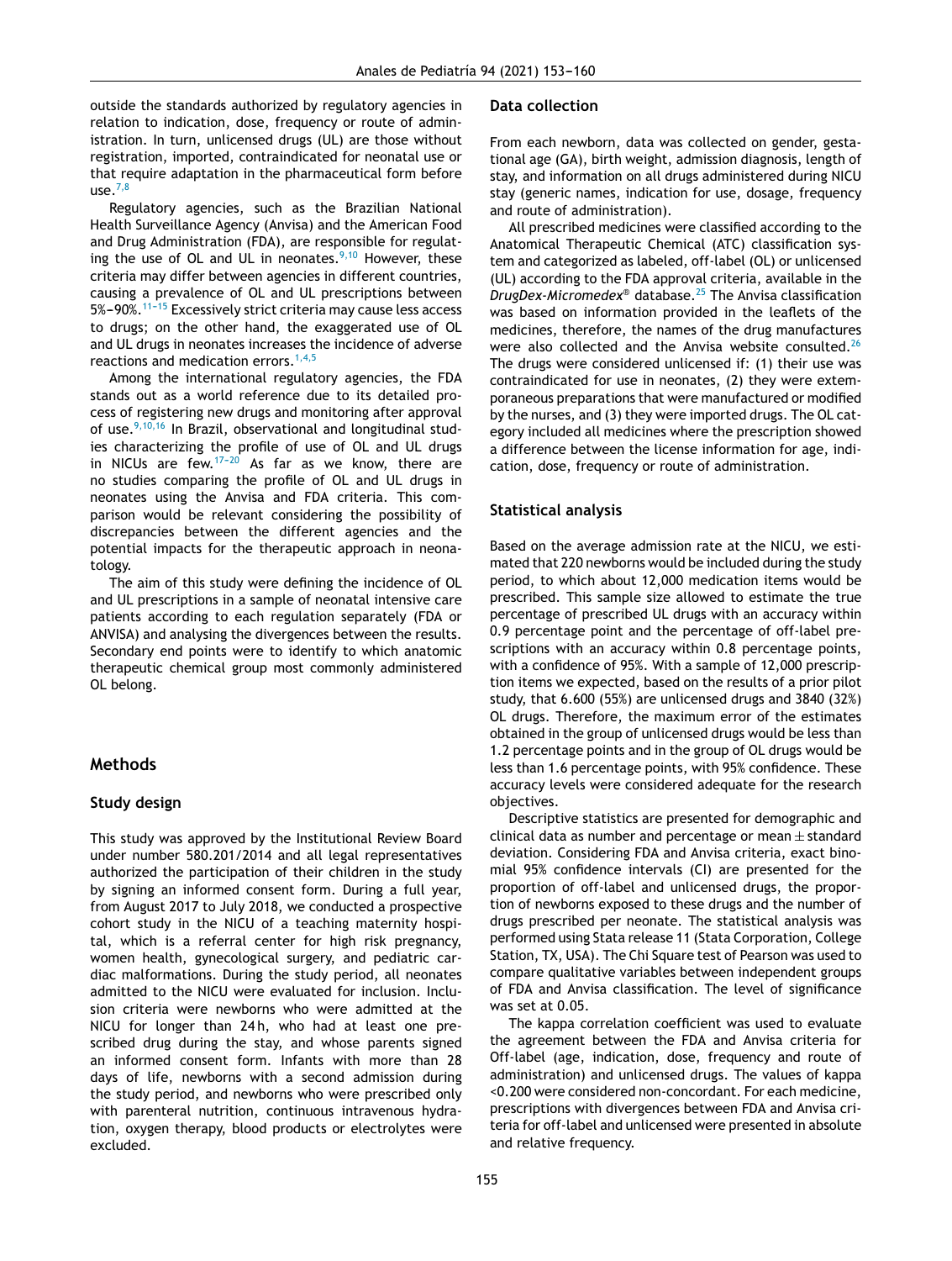| Variable                           | Value             |       |  |  |
|------------------------------------|-------------------|-------|--|--|
| Male gender (n, f%)                | 53.7<br>118       |       |  |  |
| Gesttional age in weeks (m, sd)    | $32.4 \pm 4.4$    |       |  |  |
| Birth weight in g (m, sd)          | $1932.7 + 1127.6$ |       |  |  |
| NICU stay in days (m, sd)          | $18.3 \pm 19.4$   |       |  |  |
| Cause for NICU admission (n, f%)   |                   |       |  |  |
| Respiratory system                 | 127               | 57.7  |  |  |
| Prematurity                        | 31                | 14.1  |  |  |
| Nervous system                     | 16                | 7.3   |  |  |
| Infections disease                 | 14                | 6.4   |  |  |
| <b>Others</b>                      | 32                | 14.6  |  |  |
| Total                              | 220               | 100.0 |  |  |
| Deaths (n, f%)                     | 15                | 6.8   |  |  |
| Drugs (m, sd)                      | $8.2 + 6.2$       |       |  |  |
| Prescriptions (m, sd)              | $17.9 \pm 19.2$   |       |  |  |
| Prescriptions by ATC class (n, f%) |                   |       |  |  |
| Anti-infectives for systemic use   | 4868              | 27.9  |  |  |
| Alimentary tract and metabolism    | 4245              | 24.4  |  |  |
| Nervous system                     | 3536              | 20.3  |  |  |
| Cardiovascular system              | 2324              | 13.3  |  |  |
| Respiratory system                 | 1369              | 7.9   |  |  |
| <b>Others</b>                      | 1079              | 6.2   |  |  |
| Total                              | 17,421            | 100.0 |  |  |
|                                    |                   |       |  |  |

**Table 1** Characterization of population and prescribed drugs.

n, f%: absolute frequency and relative frequency; m, sd: mean and standard deviation; ATC: Anatomical Therapeutic Chemical Code; FDA: US Food and Drug Administration e Anvisa: Agência Nacional de Vigilância Sanitária, Brasil.

### **Results**

During one year of data collection, we evaluated 3965 prescriptions with 17,421 items prescribed for 220 neonates. There were predominance of male children and preterms with gestational age of  $32.4 \pm 4.4$  weeks (range 23.4-42.4) weeks). The main cause of admission to the NICU were respiratory disorders followed by prematurity, mean hospitalization time was  $18.3 \pm 19.4$  days (median = 12 days, range 1-106 days). Antimicrobials for systemic use and medicines acting on the alimentary tract and metabolism were the ATC classes most prescribed, followed by nervous system, cardiovascular system and respiratory system (1369, 7.9%). The Table 1 summarizes the characteristics of the study patients.

Considering the 220 neonates, the prevalence of children with at least one prescribed OL drug does not differ when using the FDA and Anvisa criteria (96.4% vs 98.6%, *P* = .13) However, when considering the total of prescribed items (17,421), the FDA criteria indicated a lower occurrence of OL (49.3% vs 52.6%, *P* < .01) (Fig. 1). In relation to UL, there is a higher occurrence by FDA criteria, both in relation to the proportion of newborns with at least one prescribed drug (66.8% vs 52.3%, *P* < .01) and the number of prescriptions (24.6% vs 17.2%, *P* < .01).

Considering the OL medications, when comparing information from the same drug approved by FDA and Anvisa, we observed significant divergences regarding the age approved for use and indications mainly [\(Fig.](#page-4-0) 2). It differs in both regulatory agencies the age indicated for use of antimicrobials



**Figure 1** Prescription profile of off-label and unlicensed drugs in neonatal intensive care according to FDA (Food and Drug Administration - USA) and ANVISA (Agência Nacional de Vigilância Sanitária - Brazil) criteria (Chi square test, \* *P* < .05).

for systemic use  $(k = 0.003)$ , cardiovascular drugs  $(k = 0.000)$ and drugs that act on the respiratory system  $(k = 0.067)$ . However, it is in relation to the clinical indications that the greatest discrepancy is observed in cardiovascular medicines  $(k = 0.004)$ , drugs acting on nervous system  $(k = 0.000)$  and agents acting on the alimentary tract and metabolism.

The drugs that most diverge regarding the OL classification criteria [\(Table](#page-5-0) 2) include amphotericin B, milrinone, acetaminophen, beclomethasone, penicillin G, dobutamine, furosemide and cefazolin.The evaluation of unlicensed drugs characterized the contraindicated use as the main cause..

Anvisa provides greater flexibility for pediatric approval when compared to the FDA. Drugs such as amphotericin and milrinone are not released for use in children by the FDA, while beclomethasone and cefazolin may be used in children over one month of age. ANVISA does not restrict the use of these drugs in children under 12 years. According to the FDA, some medications are not released for use under specific conditions such as beclomethasone for pulmonary bronchodysplasia, penicillin G for treatment of neonatal sepsis and furosemide in cases of edema in neonates. However, Anvisa has a wider range of indications for these same drugs [\(Table](#page-5-0) 2).

#### **Discussion**

The present prospective cohort study analysed during 12 months the labelling status of drug therapy of neonates hospitalized in a NICU of a Brazilian teaching hospital by both American and Brazilian criteria. The analysis pointed out that almost all neonates in intensive therapy use at least one OL drug, regardless of the regulatory agency consulted. However, considering the total of prescribed items, the occurrence of OL is lower when FDA information is used. Regarding the criteria for classifying OL medications in the two countries, we highlight the discrepancies in relation to age and indications approved for use in neonates. Antimicrobials for systemic use, cardiovascular medicines, drugs acting on nervous system, agents acting on the alimentary tract and metabolism and respiratory system drugs are the most divergent by FDA and Anvisa criteria. In relation to UL drugs, using the FDA criteria, its occurrence is higher when compared to the Anvisa records.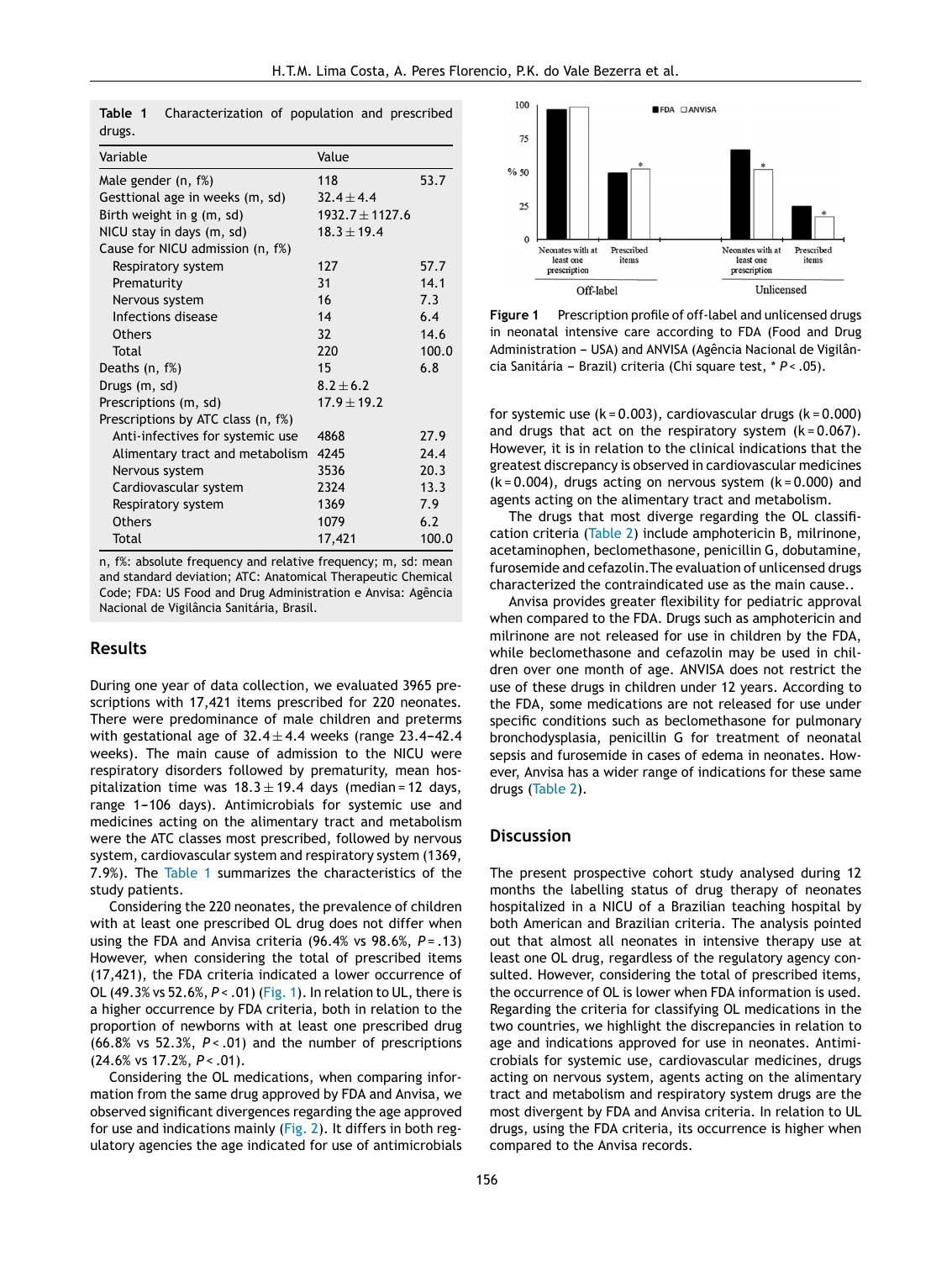<span id="page-4-0"></span>

**Figure 2** Correlation analysis between FDA and ANVISA criteria for classification of Off-label (OL) and unlicensed (UL) drugs in neonatal intensive care. OL medications were evaluated for appropriate age, indication, dose, frequency and route of administration. Values of the kappa correlation coefficient lower than 0.20 (■) mean low concordance between the American and Brazilian classification systems.

Considering the use of at least one OL and UL drug during the period at NICU, we observed a wide range of prevalence in different agencies. Spanish (Spanish Agency for Medicines and Health Products - AEMPS and European Medicines Agency - EMA), Italian (Italian Drug Compendium) and French (French Medical Regulatory Agency - ASNM) studies point to a prevalence of OL drugs between 22.5%-73.4% and UL  $5.0\% - 53.0\%$ .<sup>1,21-27</sup> In the Middle East, countries such as Lebanon, Israel and Palestine also have a wide range of values for OL (35.3%-64.8%) and UL (5.9%-16.0%).<sup>28-30</sup> These studies show that the situation varies by country, due to differences in the process of authorization of medicinal products, and in clinical practice. Therefore, although the results are not directly comparable, they do provide a general idea about the subject in question.

However, compared to these studies, our data point to a similarity between Brazilian and American agencies in relation to the prevalence of OL in NICU. When the FDA criteria are used, studies show high prevalence, above 90%.<sup>12,30-32</sup> Similarly, in a cohort of 201 neonates, 3290 prescriptions and using the criteria of Anvisa, a prevalence of 95.6% of OL was observed (12). Another Brazilian author shows lower percentages (23.4%), however it is a cross-sectional study with a smaller sample of 73 newborns.<sup>[15](#page-6-0)</sup> Therefore, considering only Brazilian cohort studies, there is a similarity between the prevalence of OL by both regulatory agencies, allowing to infer compatibility between Anvisa and FDA.

When considering the total number of prescribed items, our data indicate a higher occurrence of OL according to the Anvisa criteria (52.6% vs 49.3%, *P* < .05). The FDA is a reference in the world in health legislation, the registration process for new drugs is complemented by rigorous postmarketing monitoring. Specifically in relation to OL use of medicines, American legislation conditions its registration to minimally conclusive scientific results.<sup>[9](#page-6-0)</sup> However, clinical trials in neonates are often scarce and over-regulation can make it difficult to use medications in NICU. $33$  Therefore, the lower occurrence of OL prescription by the FDA criteria in our data can be attributed to the lesser flexibility of the American regulatory agency.

As for UL drugs, there is a decrease in their occurrence when classified by the regulatory agency of the country of origin compared to others. Something expected considering the predominant use of drugs sold in the country and without the need for pharmaceutical adaptation.

In our sample, the main differences between the FDA and Anvisa regarding the OL categorization were age of use and indications. Antimicrobials for systemic use represent the ATC class most commonly used in neonates.  $34-36$  For these drugs, the FDA specifies in detail the age approved for use. For example, according to the FDA, amphotericin B is contraindicated in neonates ([Table](#page-5-0) 2), but authorized by Anvisa for pediatric use (without specifying the age group). Similarly, Anvisa authorizes the pediatric use of medications such as milrinone and acetoaminophen, but without details in cases of neonates.

In the case of penicillin G, both agencies indicate use in neonates. However, the FDA contraindicates in monotherapy for neonatal sepsis, whereas Anvisa generically indicates penicillin G for infectious processesin this age group. In general, Anvisa characterizes the indications more broadly when compared to the FDA. For example, FDA contraindicates inhalatory beclomethasone for the treatment of pulmonary bronchodysplasia (PBD) in neonates, but Anvisa indicates its use for äirway inflammatory processes<sup>.</sup>

The contraindications described involve situations where evidence is scarce and the risk to the neonate is relevant. Amphotericin B is known to be nephrotoxic and hepatotoxic, its toxicity is greater in neonates due to the physiological immaturity that hinders its elimination from the body. $37$ Penicillin G monotherapy is not indicated due to the high frequency of multi-resistant bacteria in cases of neonatal sepsis. As for PBD, the efficacy of inhaled corticosteroids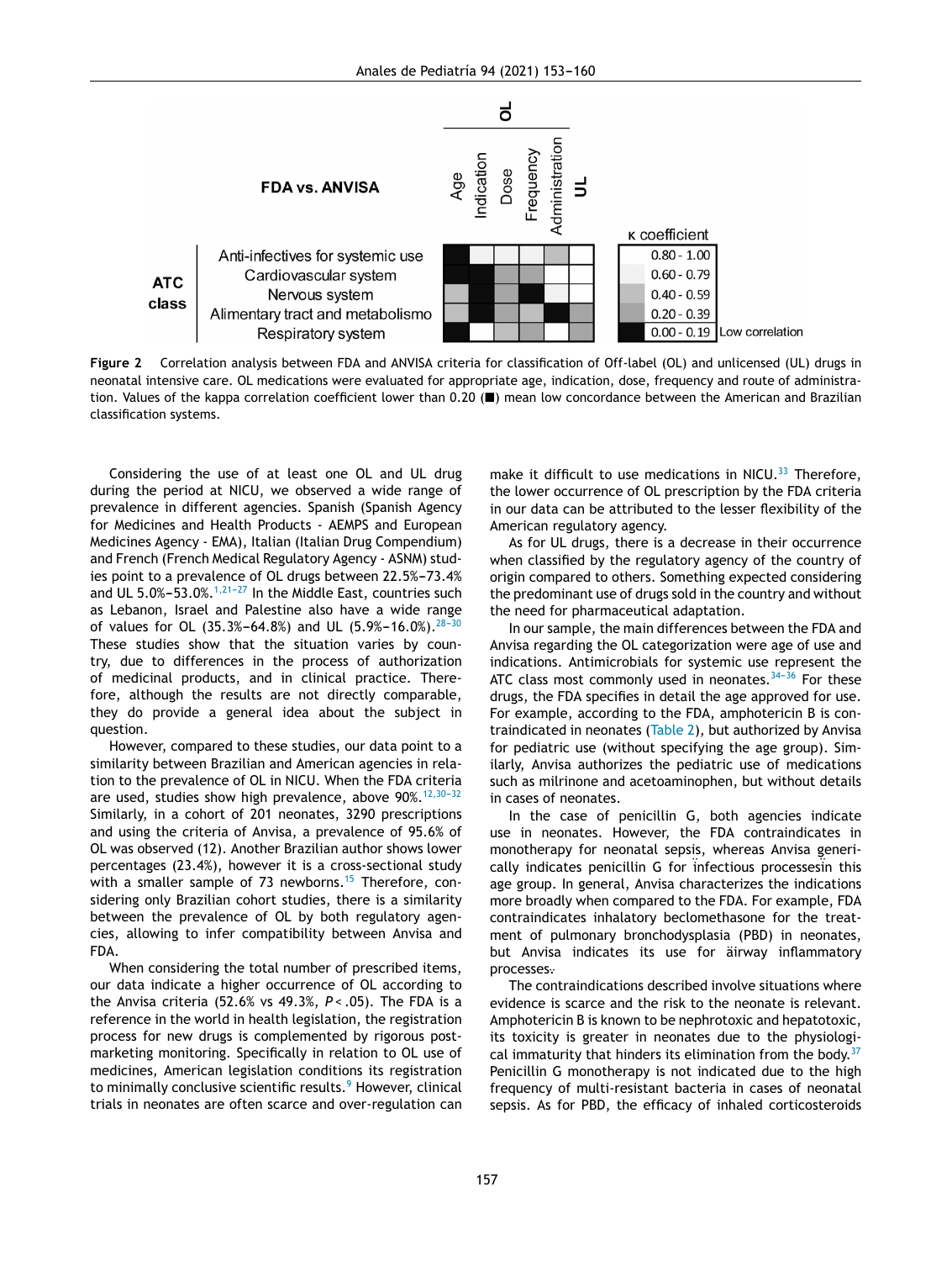| Drug           | Divergent prescriptions |      | Divergence<br>type      | Description                                                                                                                                                                                                                                                                         |  |  |
|----------------|-------------------------|------|-------------------------|-------------------------------------------------------------------------------------------------------------------------------------------------------------------------------------------------------------------------------------------------------------------------------------|--|--|
|                | $\mathsf{N}$            | %    |                         |                                                                                                                                                                                                                                                                                     |  |  |
| Amphotericin B | 128                     | 100  | Age                     | Pediatric use not approved by the FDA, but<br>authorized by Anvisa.                                                                                                                                                                                                                 |  |  |
| Milrinone      | 45                      | 100  | Age                     | Pediatric use not approved by the FDA, but<br>authorized by Anvisa.                                                                                                                                                                                                                 |  |  |
| Acetaminophen  | 118                     | 100  | Age &<br>Administration | Approved to neonates only parenteral form<br>by FDA. Brazilian legislation authorizes oral<br>and parenteral use for children under 12<br>years of age.                                                                                                                             |  |  |
| Beclomethasone | 115                     | 91,3 | Age &<br>Indication     | Not approved for neonates by FDA, but<br>authorized by Anvisa for pediatric use. Not<br>approved for pulmonary bronchodysplasia<br>by the FDA. Brazilian legislation permits use<br>in inflammatory processes of the upper<br>airways.                                              |  |  |
| Penicillin G   | 91                      | 40,4 | Indication<br>Frequency | Approved for neonatal use in both agencies.<br>Not approved for neonatal sepsis by FDA,<br>but authorized by Anvisa. FDA describes the<br>dosage for administration in neonates,<br>however, there is no information about<br>administration frequency in Brazilian<br>legislation. |  |  |
| Dobutamine     | 120                     | 27,6 | Indication              | Not approved by FDA for heart failure in<br>neonates. Brazilian legislation approve use<br>for children under 12 years of age.                                                                                                                                                      |  |  |
| Furosemide     | 166                     | 21,9 | Indication              | Not approved by FDA for edema in neonate,<br>but authorized by Anvisa.                                                                                                                                                                                                              |  |  |
| Cefazolin      | 35                      | 9,3  | Age                     | Approved by FDA for children older than<br>one month. The Anvisa approves the<br>neonatal use.                                                                                                                                                                                      |  |  |

<span id="page-5-0"></span>

|  |  |  | Table 2 Drugs with discordant prescriptions between FDA and Anvisa criteria. |  |  |  |  |
|--|--|--|------------------------------------------------------------------------------|--|--|--|--|
|--|--|--|------------------------------------------------------------------------------|--|--|--|--|

No data on medicinal products with a discordant number of prescriptions below 15 for Off-label (epinephrine = 10 and gentamicin = 12) and unlicensed (ambroxol = 7, norepinephrine = 1, furosemide = 12).

in neonates over 7 days old is still controversial, in addition to high-potency corticosteroids such as beclomethasone increases the risk of adverse neurodevelopmental outcomes. Although the OL and UL prescription increases the risk of adverse drug events in neonates, its importance is fundamental in the context of NICU. The reduced amount of drugs licensed for use in neonates is due to the scarcity of studies aimed at this population. These represent less than 3% of all studies developed around the planet. In this context, we highlight the discussion of health legislation to enable more options for safe medicines.

This study has some limitations. Firstly, the study was conducted in a single NICU, which may limit generalization of the results. However, the large majority of published studies on this and related topics were also single center studies. Secondly, the data were collected from secondary sources, including clinical charts, nursing records and physician orders, which might decrease data quality, but this was likely to have little impact on the study results because patient data was examined and evaluated prospectively and as was being recorded.

In resume, despite the prevalence of OL medications in NICU being high when evaluated by the FDA and Anvisa, the American agency is more accurate in relation to age and approved indications for use. As for unlicensed use, there is a lower occurrence when classified by Anvisa. Among the regulatory agencies, the most divergent therapeutic classes in terms of age approved for use were antimicrobials for systemic use, cardiovascular drugs and drugs that act on the respiratory system. Regarding the approved clinical indications, the greatest discrepancy is observed in cardiovascular drugs, drugs that act on the nervous system and agents that act on the alimentary tract and metabolism.

We can also conclude that, despite the peculiarities of each country, it is important that the approval of the use of medicines must be subordinated to scientific evidence of quality. However, this implies that regulatory agencies constantly seek current research, in addition to the agility to incorporate this information into clinical protocols. Unfortunately, even considering the FDA as a reference, this process is usually slow and not systematized, which may justify the discrepancies between countries. As perspectives for future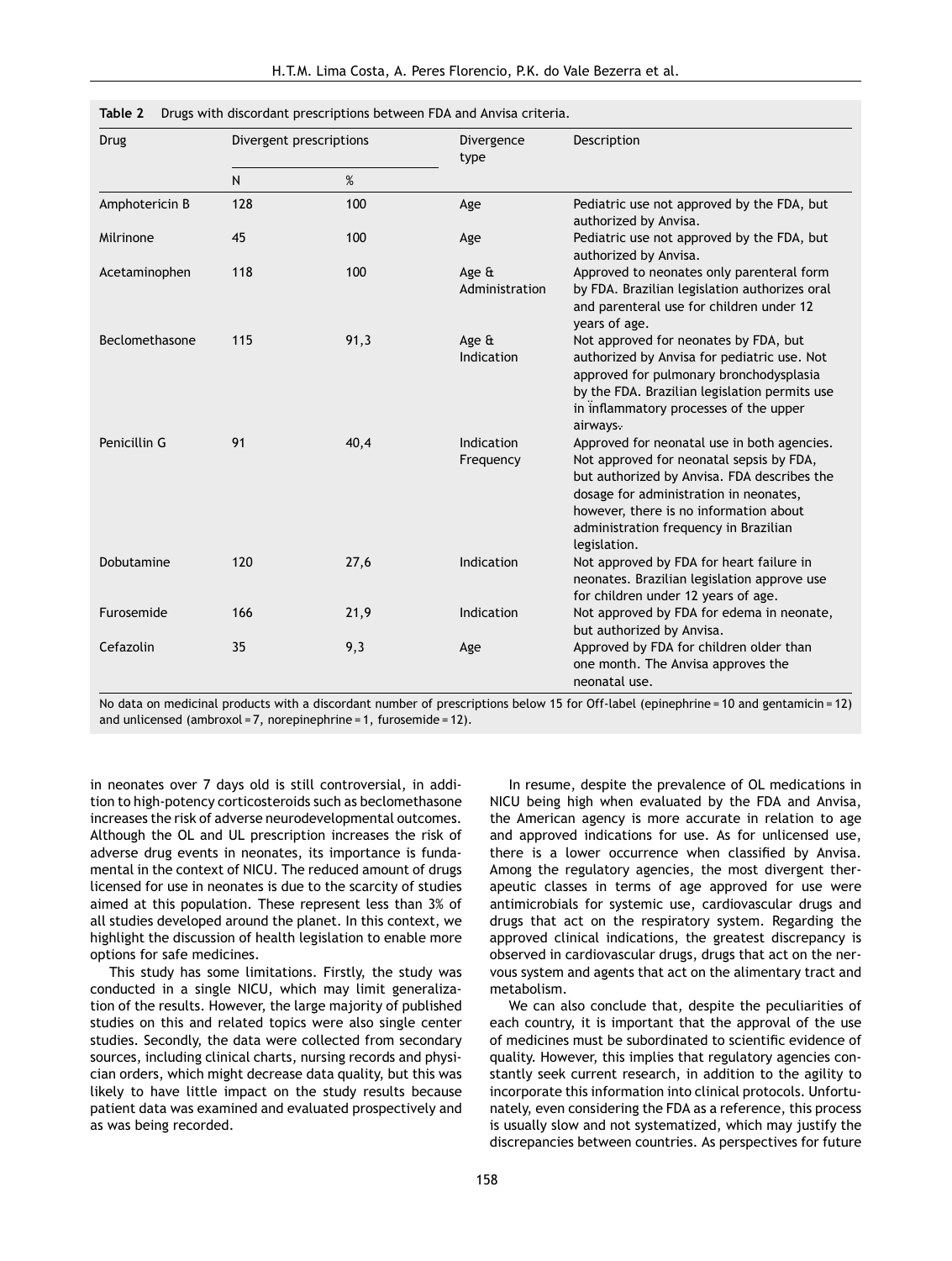<span id="page-6-0"></span>research, we suggest investigating whether different classification criteria for OL and UL drugs could result in different clinical outcomes in neonates.

# **Conflicts of interest**

The authors have no conflicts of interest to declare.

# **References**

- 1. [Du](http://refhub.elsevier.com/S2341-2879(20)30258-1/sbref0005) [W,](http://refhub.elsevier.com/S2341-2879(20)30258-1/sbref0005) [Warrier](http://refhub.elsevier.com/S2341-2879(20)30258-1/sbref0005) [I,](http://refhub.elsevier.com/S2341-2879(20)30258-1/sbref0005) [Tutag](http://refhub.elsevier.com/S2341-2879(20)30258-1/sbref0005) [Lehr](http://refhub.elsevier.com/S2341-2879(20)30258-1/sbref0005) [V,](http://refhub.elsevier.com/S2341-2879(20)30258-1/sbref0005) [Salari](http://refhub.elsevier.com/S2341-2879(20)30258-1/sbref0005) [V,](http://refhub.elsevier.com/S2341-2879(20)30258-1/sbref0005) [Ostrea](http://refhub.elsevier.com/S2341-2879(20)30258-1/sbref0005) [E,](http://refhub.elsevier.com/S2341-2879(20)30258-1/sbref0005) [Aranda](http://refhub.elsevier.com/S2341-2879(20)30258-1/sbref0005) [J.](http://refhub.elsevier.com/S2341-2879(20)30258-1/sbref0005) [Changing](http://refhub.elsevier.com/S2341-2879(20)30258-1/sbref0005) [patterns](http://refhub.elsevier.com/S2341-2879(20)30258-1/sbref0005) [of](http://refhub.elsevier.com/S2341-2879(20)30258-1/sbref0005) [drug](http://refhub.elsevier.com/S2341-2879(20)30258-1/sbref0005) [utilization](http://refhub.elsevier.com/S2341-2879(20)30258-1/sbref0005) [in](http://refhub.elsevier.com/S2341-2879(20)30258-1/sbref0005) [a](http://refhub.elsevier.com/S2341-2879(20)30258-1/sbref0005) [neonatal](http://refhub.elsevier.com/S2341-2879(20)30258-1/sbref0005) [intensive](http://refhub.elsevier.com/S2341-2879(20)30258-1/sbref0005) [care](http://refhub.elsevier.com/S2341-2879(20)30258-1/sbref0005) [population.](http://refhub.elsevier.com/S2341-2879(20)30258-1/sbref0005) [Am](http://refhub.elsevier.com/S2341-2879(20)30258-1/sbref0005) [J](http://refhub.elsevier.com/S2341-2879(20)30258-1/sbref0005) [Perinatol.](http://refhub.elsevier.com/S2341-2879(20)30258-1/sbref0005) [2006;23:279](http://refhub.elsevier.com/S2341-2879(20)30258-1/sbref0005)-[85.](http://refhub.elsevier.com/S2341-2879(20)30258-1/sbref0005)
- 2. [Flor-de-Lima](http://refhub.elsevier.com/S2341-2879(20)30258-1/sbref0010) [F,](http://refhub.elsevier.com/S2341-2879(20)30258-1/sbref0010) [Rocha](http://refhub.elsevier.com/S2341-2879(20)30258-1/sbref0010) [G,](http://refhub.elsevier.com/S2341-2879(20)30258-1/sbref0010) [Guimarães](http://refhub.elsevier.com/S2341-2879(20)30258-1/sbref0010) [H.](http://refhub.elsevier.com/S2341-2879(20)30258-1/sbref0010) [Impact](http://refhub.elsevier.com/S2341-2879(20)30258-1/sbref0010) [of](http://refhub.elsevier.com/S2341-2879(20)30258-1/sbref0010) [changes](http://refhub.elsevier.com/S2341-2879(20)30258-1/sbref0010) [in](http://refhub.elsevier.com/S2341-2879(20)30258-1/sbref0010) [perinatal](http://refhub.elsevier.com/S2341-2879(20)30258-1/sbref0010) [care](http://refhub.elsevier.com/S2341-2879(20)30258-1/sbref0010) [on](http://refhub.elsevier.com/S2341-2879(20)30258-1/sbref0010) [neonatal](http://refhub.elsevier.com/S2341-2879(20)30258-1/sbref0010) [respiratory](http://refhub.elsevier.com/S2341-2879(20)30258-1/sbref0010) [outcome](http://refhub.elsevier.com/S2341-2879(20)30258-1/sbref0010) [and](http://refhub.elsevier.com/S2341-2879(20)30258-1/sbref0010) [survival](http://refhub.elsevier.com/S2341-2879(20)30258-1/sbref0010) [of](http://refhub.elsevier.com/S2341-2879(20)30258-1/sbref0010) [preterm](http://refhub.elsevier.com/S2341-2879(20)30258-1/sbref0010) [newborns:](http://refhub.elsevier.com/S2341-2879(20)30258-1/sbref0010) [an](http://refhub.elsevier.com/S2341-2879(20)30258-1/sbref0010) [overview](http://refhub.elsevier.com/S2341-2879(20)30258-1/sbref0010) [of](http://refhub.elsevier.com/S2341-2879(20)30258-1/sbref0010) [15](http://refhub.elsevier.com/S2341-2879(20)30258-1/sbref0010) [years.](http://refhub.elsevier.com/S2341-2879(20)30258-1/sbref0010) [Crit](http://refhub.elsevier.com/S2341-2879(20)30258-1/sbref0010) [Care](http://refhub.elsevier.com/S2341-2879(20)30258-1/sbref0010) [Res](http://refhub.elsevier.com/S2341-2879(20)30258-1/sbref0010) [Pract.](http://refhub.elsevier.com/S2341-2879(20)30258-1/sbref0010) [2012;2012:643246.](http://refhub.elsevier.com/S2341-2879(20)30258-1/sbref0010)
- 3. [Laforgia](http://refhub.elsevier.com/S2341-2879(20)30258-1/sbref0015) [N,](http://refhub.elsevier.com/S2341-2879(20)30258-1/sbref0015) [Nuccio](http://refhub.elsevier.com/S2341-2879(20)30258-1/sbref0015) [M,](http://refhub.elsevier.com/S2341-2879(20)30258-1/sbref0015) [Schettini](http://refhub.elsevier.com/S2341-2879(20)30258-1/sbref0015) [F,](http://refhub.elsevier.com/S2341-2879(20)30258-1/sbref0015) [Dell'Aera](http://refhub.elsevier.com/S2341-2879(20)30258-1/sbref0015) [M,](http://refhub.elsevier.com/S2341-2879(20)30258-1/sbref0015) [Gasbarro](http://refhub.elsevier.com/S2341-2879(20)30258-1/sbref0015) [A,](http://refhub.elsevier.com/S2341-2879(20)30258-1/sbref0015) [Dell'Erba](http://refhub.elsevier.com/S2341-2879(20)30258-1/sbref0015) [A,](http://refhub.elsevier.com/S2341-2879(20)30258-1/sbref0015) [et](http://refhub.elsevier.com/S2341-2879(20)30258-1/sbref0015) [al.](http://refhub.elsevier.com/S2341-2879(20)30258-1/sbref0015) [Off-label](http://refhub.elsevier.com/S2341-2879(20)30258-1/sbref0015) [and](http://refhub.elsevier.com/S2341-2879(20)30258-1/sbref0015) [unlicensed](http://refhub.elsevier.com/S2341-2879(20)30258-1/sbref0015) [drug](http://refhub.elsevier.com/S2341-2879(20)30258-1/sbref0015) [use](http://refhub.elsevier.com/S2341-2879(20)30258-1/sbref0015) [among](http://refhub.elsevier.com/S2341-2879(20)30258-1/sbref0015) [neonatal](http://refhub.elsevier.com/S2341-2879(20)30258-1/sbref0015) [intensive](http://refhub.elsevier.com/S2341-2879(20)30258-1/sbref0015) [care](http://refhub.elsevier.com/S2341-2879(20)30258-1/sbref0015) [units](http://refhub.elsevier.com/S2341-2879(20)30258-1/sbref0015) [in](http://refhub.elsevier.com/S2341-2879(20)30258-1/sbref0015) [Southern](http://refhub.elsevier.com/S2341-2879(20)30258-1/sbref0015) [Italy.](http://refhub.elsevier.com/S2341-2879(20)30258-1/sbref0015) [Pediatr.](http://refhub.elsevier.com/S2341-2879(20)30258-1/sbref0015) 2014;56:57-9.
- 4. [Neubert](http://refhub.elsevier.com/S2341-2879(20)30258-1/sbref0020) [A,](http://refhub.elsevier.com/S2341-2879(20)30258-1/sbref0020) [Lukas](http://refhub.elsevier.com/S2341-2879(20)30258-1/sbref0020) [K,](http://refhub.elsevier.com/S2341-2879(20)30258-1/sbref0020) [Leis](http://refhub.elsevier.com/S2341-2879(20)30258-1/sbref0020) [T,](http://refhub.elsevier.com/S2341-2879(20)30258-1/sbref0020) [Dormann](http://refhub.elsevier.com/S2341-2879(20)30258-1/sbref0020) [H,](http://refhub.elsevier.com/S2341-2879(20)30258-1/sbref0020) [Brune](http://refhub.elsevier.com/S2341-2879(20)30258-1/sbref0020) [K,](http://refhub.elsevier.com/S2341-2879(20)30258-1/sbref0020) [Rascher](http://refhub.elsevier.com/S2341-2879(20)30258-1/sbref0020) [W.](http://refhub.elsevier.com/S2341-2879(20)30258-1/sbref0020) [Drug](http://refhub.elsevier.com/S2341-2879(20)30258-1/sbref0020) [utilization](http://refhub.elsevier.com/S2341-2879(20)30258-1/sbref0020) [on](http://refhub.elsevier.com/S2341-2879(20)30258-1/sbref0020) [a](http://refhub.elsevier.com/S2341-2879(20)30258-1/sbref0020) [preterm](http://refhub.elsevier.com/S2341-2879(20)30258-1/sbref0020) [and](http://refhub.elsevier.com/S2341-2879(20)30258-1/sbref0020) [neonatal](http://refhub.elsevier.com/S2341-2879(20)30258-1/sbref0020) [intensive](http://refhub.elsevier.com/S2341-2879(20)30258-1/sbref0020) [care](http://refhub.elsevier.com/S2341-2879(20)30258-1/sbref0020) [unit](http://refhub.elsevier.com/S2341-2879(20)30258-1/sbref0020) [in](http://refhub.elsevier.com/S2341-2879(20)30258-1/sbref0020) [Germany:](http://refhub.elsevier.com/S2341-2879(20)30258-1/sbref0020) [a](http://refhub.elsevier.com/S2341-2879(20)30258-1/sbref0020) [prospective,](http://refhub.elsevier.com/S2341-2879(20)30258-1/sbref0020) cohort-based [analysis.](http://refhub.elsevier.com/S2341-2879(20)30258-1/sbref0020) [Eur](http://refhub.elsevier.com/S2341-2879(20)30258-1/sbref0020) [J](http://refhub.elsevier.com/S2341-2879(20)30258-1/sbref0020) [Clin](http://refhub.elsevier.com/S2341-2879(20)30258-1/sbref0020) [Pharmacol.](http://refhub.elsevier.com/S2341-2879(20)30258-1/sbref0020) 2010;66:87-95.
- 5. [Jain](http://refhub.elsevier.com/S2341-2879(20)30258-1/sbref0025) [L.](http://refhub.elsevier.com/S2341-2879(20)30258-1/sbref0025) [The](http://refhub.elsevier.com/S2341-2879(20)30258-1/sbref0025) [conundrum](http://refhub.elsevier.com/S2341-2879(20)30258-1/sbref0025) [of](http://refhub.elsevier.com/S2341-2879(20)30258-1/sbref0025) [off-label](http://refhub.elsevier.com/S2341-2879(20)30258-1/sbref0025) [and](http://refhub.elsevier.com/S2341-2879(20)30258-1/sbref0025) [unlicensed](http://refhub.elsevier.com/S2341-2879(20)30258-1/sbref0025) [drug](http://refhub.elsevier.com/S2341-2879(20)30258-1/sbref0025) [usage](http://refhub.elsevier.com/S2341-2879(20)30258-1/sbref0025) [in](http://refhub.elsevier.com/S2341-2879(20)30258-1/sbref0025) [neonatology.](http://refhub.elsevier.com/S2341-2879(20)30258-1/sbref0025) [J](http://refhub.elsevier.com/S2341-2879(20)30258-1/sbref0025) [Pediatr.](http://refhub.elsevier.com/S2341-2879(20)30258-1/sbref0025) 2012;88:449-51.
- 6. [Allegaert](http://refhub.elsevier.com/S2341-2879(20)30258-1/sbref0030) [K,](http://refhub.elsevier.com/S2341-2879(20)30258-1/sbref0030) [van](http://refhub.elsevier.com/S2341-2879(20)30258-1/sbref0030) [der](http://refhub.elsevier.com/S2341-2879(20)30258-1/sbref0030) [Anker](http://refhub.elsevier.com/S2341-2879(20)30258-1/sbref0030) [J.](http://refhub.elsevier.com/S2341-2879(20)30258-1/sbref0030) [Clinical](http://refhub.elsevier.com/S2341-2879(20)30258-1/sbref0030) [pharmacology](http://refhub.elsevier.com/S2341-2879(20)30258-1/sbref0030) [in](http://refhub.elsevier.com/S2341-2879(20)30258-1/sbref0030) [neonates:](http://refhub.elsevier.com/S2341-2879(20)30258-1/sbref0030) [small](http://refhub.elsevier.com/S2341-2879(20)30258-1/sbref0030) [size,](http://refhub.elsevier.com/S2341-2879(20)30258-1/sbref0030) [huge](http://refhub.elsevier.com/S2341-2879(20)30258-1/sbref0030) [variability.](http://refhub.elsevier.com/S2341-2879(20)30258-1/sbref0030) [Neonatology.](http://refhub.elsevier.com/S2341-2879(20)30258-1/sbref0030) [2014;105:](http://refhub.elsevier.com/S2341-2879(20)30258-1/sbref0030)  $344 - 9$ .
- 7. [Dessi](http://refhub.elsevier.com/S2341-2879(20)30258-1/sbref0035) [A,](http://refhub.elsevier.com/S2341-2879(20)30258-1/sbref0035) [Salemi](http://refhub.elsevier.com/S2341-2879(20)30258-1/sbref0035) [C,](http://refhub.elsevier.com/S2341-2879(20)30258-1/sbref0035) [Fanos](http://refhub.elsevier.com/S2341-2879(20)30258-1/sbref0035) [V,](http://refhub.elsevier.com/S2341-2879(20)30258-1/sbref0035) [Cuzzolin](http://refhub.elsevier.com/S2341-2879(20)30258-1/sbref0035) [L.](http://refhub.elsevier.com/S2341-2879(20)30258-1/sbref0035) [Drug](http://refhub.elsevier.com/S2341-2879(20)30258-1/sbref0035) [treatments](http://refhub.elsevier.com/S2341-2879(20)30258-1/sbref0035) [in](http://refhub.elsevier.com/S2341-2879(20)30258-1/sbref0035) [a](http://refhub.elsevier.com/S2341-2879(20)30258-1/sbref0035) [neonatal](http://refhub.elsevier.com/S2341-2879(20)30258-1/sbref0035) [setting:](http://refhub.elsevier.com/S2341-2879(20)30258-1/sbref0035) [focus](http://refhub.elsevier.com/S2341-2879(20)30258-1/sbref0035) [on](http://refhub.elsevier.com/S2341-2879(20)30258-1/sbref0035) [the](http://refhub.elsevier.com/S2341-2879(20)30258-1/sbref0035) [off-label](http://refhub.elsevier.com/S2341-2879(20)30258-1/sbref0035) [use](http://refhub.elsevier.com/S2341-2879(20)30258-1/sbref0035) [in](http://refhub.elsevier.com/S2341-2879(20)30258-1/sbref0035) [the](http://refhub.elsevier.com/S2341-2879(20)30258-1/sbref0035) [first](http://refhub.elsevier.com/S2341-2879(20)30258-1/sbref0035) [month](http://refhub.elsevier.com/S2341-2879(20)30258-1/sbref0035) [of](http://refhub.elsevier.com/S2341-2879(20)30258-1/sbref0035) [life.](http://refhub.elsevier.com/S2341-2879(20)30258-1/sbref0035) [Pharm](http://refhub.elsevier.com/S2341-2879(20)30258-1/sbref0035) [World](http://refhub.elsevier.com/S2341-2879(20)30258-1/sbref0035) [Sci.](http://refhub.elsevier.com/S2341-2879(20)30258-1/sbref0035) 2010;32:120-4.
- 8. [Santos](http://refhub.elsevier.com/S2341-2879(20)30258-1/sbref0040) [D,](http://refhub.elsevier.com/S2341-2879(20)30258-1/sbref0040) [Bonati](http://refhub.elsevier.com/S2341-2879(20)30258-1/sbref0040) [A,](http://refhub.elsevier.com/S2341-2879(20)30258-1/sbref0040) [Coelho](http://refhub.elsevier.com/S2341-2879(20)30258-1/sbref0040) [H.](http://refhub.elsevier.com/S2341-2879(20)30258-1/sbref0040) [Off-label](http://refhub.elsevier.com/S2341-2879(20)30258-1/sbref0040) [and](http://refhub.elsevier.com/S2341-2879(20)30258-1/sbref0040) [unlicensed](http://refhub.elsevier.com/S2341-2879(20)30258-1/sbref0040) [drug](http://refhub.elsevier.com/S2341-2879(20)30258-1/sbref0040) [utilization](http://refhub.elsevier.com/S2341-2879(20)30258-1/sbref0040) [in](http://refhub.elsevier.com/S2341-2879(20)30258-1/sbref0040) [hospitalized](http://refhub.elsevier.com/S2341-2879(20)30258-1/sbref0040) [children](http://refhub.elsevier.com/S2341-2879(20)30258-1/sbref0040) [in](http://refhub.elsevier.com/S2341-2879(20)30258-1/sbref0040) [Fortaleza,](http://refhub.elsevier.com/S2341-2879(20)30258-1/sbref0040) [Brazil.](http://refhub.elsevier.com/S2341-2879(20)30258-1/sbref0040) [Eur](http://refhub.elsevier.com/S2341-2879(20)30258-1/sbref0040) [J](http://refhub.elsevier.com/S2341-2879(20)30258-1/sbref0040) [Clin](http://refhub.elsevier.com/S2341-2879(20)30258-1/sbref0040) [Pharmacol.](http://refhub.elsevier.com/S2341-2879(20)30258-1/sbref0040) [2008;64:1111](http://refhub.elsevier.com/S2341-2879(20)30258-1/sbref0040)-[8.](http://refhub.elsevier.com/S2341-2879(20)30258-1/sbref0040)
- 9. [Wang](http://refhub.elsevier.com/S2341-2879(20)30258-1/sbref0045) [BO,](http://refhub.elsevier.com/S2341-2879(20)30258-1/sbref0045) [Studdert](http://refhub.elsevier.com/S2341-2879(20)30258-1/sbref0045) [D,](http://refhub.elsevier.com/S2341-2879(20)30258-1/sbref0045) [Sarpatwari](http://refhub.elsevier.com/S2341-2879(20)30258-1/sbref0045) [A,](http://refhub.elsevier.com/S2341-2879(20)30258-1/sbref0045) [Franklin](http://refhub.elsevier.com/S2341-2879(20)30258-1/sbref0045) [J,](http://refhub.elsevier.com/S2341-2879(20)30258-1/sbref0045) [Landon](http://refhub.elsevier.com/S2341-2879(20)30258-1/sbref0045) [J,](http://refhub.elsevier.com/S2341-2879(20)30258-1/sbref0045) [Kessel](http://refhub.elsevier.com/S2341-2879(20)30258-1/sbref0045)[heim](http://refhub.elsevier.com/S2341-2879(20)30258-1/sbref0045) [A.](http://refhub.elsevier.com/S2341-2879(20)30258-1/sbref0045) [The](http://refhub.elsevier.com/S2341-2879(20)30258-1/sbref0045) [effect](http://refhub.elsevier.com/S2341-2879(20)30258-1/sbref0045) [of](http://refhub.elsevier.com/S2341-2879(20)30258-1/sbref0045) [federal](http://refhub.elsevier.com/S2341-2879(20)30258-1/sbref0045) [and](http://refhub.elsevier.com/S2341-2879(20)30258-1/sbref0045) [state](http://refhub.elsevier.com/S2341-2879(20)30258-1/sbref0045) [off-label](http://refhub.elsevier.com/S2341-2879(20)30258-1/sbref0045) [marketing](http://refhub.elsevier.com/S2341-2879(20)30258-1/sbref0045) [investigations](http://refhub.elsevier.com/S2341-2879(20)30258-1/sbref0045) [on](http://refhub.elsevier.com/S2341-2879(20)30258-1/sbref0045) [drug](http://refhub.elsevier.com/S2341-2879(20)30258-1/sbref0045) [prescribing:](http://refhub.elsevier.com/S2341-2879(20)30258-1/sbref0045) [the](http://refhub.elsevier.com/S2341-2879(20)30258-1/sbref0045) [case](http://refhub.elsevier.com/S2341-2879(20)30258-1/sbref0045) [of](http://refhub.elsevier.com/S2341-2879(20)30258-1/sbref0045) [olanzapine.](http://refhub.elsevier.com/S2341-2879(20)30258-1/sbref0045) [Plos](http://refhub.elsevier.com/S2341-2879(20)30258-1/sbref0045) [One.](http://refhub.elsevier.com/S2341-2879(20)30258-1/sbref0045) [2017;12:0175313.](http://refhub.elsevier.com/S2341-2879(20)30258-1/sbref0045)
- 10. [Coppini](http://refhub.elsevier.com/S2341-2879(20)30258-1/sbref0050) [R,](http://refhub.elsevier.com/S2341-2879(20)30258-1/sbref0050) [Simons](http://refhub.elsevier.com/S2341-2879(20)30258-1/sbref0050) [S,](http://refhub.elsevier.com/S2341-2879(20)30258-1/sbref0050) [Mugelli](http://refhub.elsevier.com/S2341-2879(20)30258-1/sbref0050) [A,](http://refhub.elsevier.com/S2341-2879(20)30258-1/sbref0050) [Allegaert](http://refhub.elsevier.com/S2341-2879(20)30258-1/sbref0050) [K.](http://refhub.elsevier.com/S2341-2879(20)30258-1/sbref0050) [Clinical](http://refhub.elsevier.com/S2341-2879(20)30258-1/sbref0050) [research](http://refhub.elsevier.com/S2341-2879(20)30258-1/sbref0050) [in](http://refhub.elsevier.com/S2341-2879(20)30258-1/sbref0050) [neonates](http://refhub.elsevier.com/S2341-2879(20)30258-1/sbref0050) [and](http://refhub.elsevier.com/S2341-2879(20)30258-1/sbref0050) [infants:](http://refhub.elsevier.com/S2341-2879(20)30258-1/sbref0050) [challenges](http://refhub.elsevier.com/S2341-2879(20)30258-1/sbref0050) [and](http://refhub.elsevier.com/S2341-2879(20)30258-1/sbref0050) [perspectives.](http://refhub.elsevier.com/S2341-2879(20)30258-1/sbref0050) [Pharmacol](http://refhub.elsevier.com/S2341-2879(20)30258-1/sbref0050) [Res.](http://refhub.elsevier.com/S2341-2879(20)30258-1/sbref0050) 2016:108:80-[7.](http://refhub.elsevier.com/S2341-2879(20)30258-1/sbref0050)
- 11. [Alonso](http://refhub.elsevier.com/S2341-2879(20)30258-1/sbref0055) [A,](http://refhub.elsevier.com/S2341-2879(20)30258-1/sbref0055) [Avila-Alvarez](http://refhub.elsevier.com/S2341-2879(20)30258-1/sbref0055) [A,](http://refhub.elsevier.com/S2341-2879(20)30258-1/sbref0055) [Eiriz](http://refhub.elsevier.com/S2341-2879(20)30258-1/sbref0055) [M,](http://refhub.elsevier.com/S2341-2879(20)30258-1/sbref0055) [Roca](http://refhub.elsevier.com/S2341-2879(20)30258-1/sbref0055) [C,](http://refhub.elsevier.com/S2341-2879(20)30258-1/sbref0055) [Gómez](http://refhub.elsevier.com/S2341-2879(20)30258-1/sbref0055) [P,](http://refhub.elsevier.com/S2341-2879(20)30258-1/sbref0055) [López](http://refhub.elsevier.com/S2341-2879(20)30258-1/sbref0055) [A,](http://refhub.elsevier.com/S2341-2879(20)30258-1/sbref0055) [et](http://refhub.elsevier.com/S2341-2879(20)30258-1/sbref0055) [al.](http://refhub.elsevier.com/S2341-2879(20)30258-1/sbref0055) [Use](http://refhub.elsevier.com/S2341-2879(20)30258-1/sbref0055) [of](http://refhub.elsevier.com/S2341-2879(20)30258-1/sbref0055) [off-label](http://refhub.elsevier.com/S2341-2879(20)30258-1/sbref0055) [drugs](http://refhub.elsevier.com/S2341-2879(20)30258-1/sbref0055) [in](http://refhub.elsevier.com/S2341-2879(20)30258-1/sbref0055) [neonatal](http://refhub.elsevier.com/S2341-2879(20)30258-1/sbref0055) [intensive](http://refhub.elsevier.com/S2341-2879(20)30258-1/sbref0055) [care.](http://refhub.elsevier.com/S2341-2879(20)30258-1/sbref0055) [An](http://refhub.elsevier.com/S2341-2879(20)30258-1/sbref0055) [Pedi](http://refhub.elsevier.com/S2341-2879(20)30258-1/sbref0055)[atr](http://refhub.elsevier.com/S2341-2879(20)30258-1/sbref0055) [\(Barc\).](http://refhub.elsevier.com/S2341-2879(20)30258-1/sbref0055) 2019;91:237-43.
- 12. [De](http://refhub.elsevier.com/S2341-2879(20)30258-1/sbref0060) [Souza](http://refhub.elsevier.com/S2341-2879(20)30258-1/sbref0060) [AS](http://refhub.elsevier.com/S2341-2879(20)30258-1/sbref0060) [Jr,](http://refhub.elsevier.com/S2341-2879(20)30258-1/sbref0060) [Dos](http://refhub.elsevier.com/S2341-2879(20)30258-1/sbref0060) [Santos](http://refhub.elsevier.com/S2341-2879(20)30258-1/sbref0060) [DB,](http://refhub.elsevier.com/S2341-2879(20)30258-1/sbref0060) [Rey](http://refhub.elsevier.com/S2341-2879(20)30258-1/sbref0060) [LC,](http://refhub.elsevier.com/S2341-2879(20)30258-1/sbref0060) [Medeiros](http://refhub.elsevier.com/S2341-2879(20)30258-1/sbref0060) [MG,](http://refhub.elsevier.com/S2341-2879(20)30258-1/sbref0060) [Vieira](http://refhub.elsevier.com/S2341-2879(20)30258-1/sbref0060) [MG,](http://refhub.elsevier.com/S2341-2879(20)30258-1/sbref0060) [Coelho](http://refhub.elsevier.com/S2341-2879(20)30258-1/sbref0060) [HLL.](http://refhub.elsevier.com/S2341-2879(20)30258-1/sbref0060) [Off-label](http://refhub.elsevier.com/S2341-2879(20)30258-1/sbref0060) [use](http://refhub.elsevier.com/S2341-2879(20)30258-1/sbref0060) [and](http://refhub.elsevier.com/S2341-2879(20)30258-1/sbref0060) [harmful](http://refhub.elsevier.com/S2341-2879(20)30258-1/sbref0060) [potential](http://refhub.elsevier.com/S2341-2879(20)30258-1/sbref0060) [of](http://refhub.elsevier.com/S2341-2879(20)30258-1/sbref0060) [drugs](http://refhub.elsevier.com/S2341-2879(20)30258-1/sbref0060) [in](http://refhub.elsevier.com/S2341-2879(20)30258-1/sbref0060) [a](http://refhub.elsevier.com/S2341-2879(20)30258-1/sbref0060) [NICU](http://refhub.elsevier.com/S2341-2879(20)30258-1/sbref0060) [in](http://refhub.elsevier.com/S2341-2879(20)30258-1/sbref0060) [Brazil:](http://refhub.elsevier.com/S2341-2879(20)30258-1/sbref0060) [a](http://refhub.elsevier.com/S2341-2879(20)30258-1/sbref0060) [descriptive](http://refhub.elsevier.com/S2341-2879(20)30258-1/sbref0060) [study.](http://refhub.elsevier.com/S2341-2879(20)30258-1/sbref0060) [BMC](http://refhub.elsevier.com/S2341-2879(20)30258-1/sbref0060) [Pediatr.](http://refhub.elsevier.com/S2341-2879(20)30258-1/sbref0060) [2016;16:13.](http://refhub.elsevier.com/S2341-2879(20)30258-1/sbref0060)
- 13. [Cuzzolin](http://refhub.elsevier.com/S2341-2879(20)30258-1/sbref0065) [L,](http://refhub.elsevier.com/S2341-2879(20)30258-1/sbref0065) [Agostino](http://refhub.elsevier.com/S2341-2879(20)30258-1/sbref0065) [R.](http://refhub.elsevier.com/S2341-2879(20)30258-1/sbref0065) [Off-label](http://refhub.elsevier.com/S2341-2879(20)30258-1/sbref0065) [and](http://refhub.elsevier.com/S2341-2879(20)30258-1/sbref0065) [unlicensed](http://refhub.elsevier.com/S2341-2879(20)30258-1/sbref0065) [drug](http://refhub.elsevier.com/S2341-2879(20)30258-1/sbref0065) [treat](http://refhub.elsevier.com/S2341-2879(20)30258-1/sbref0065)[ments](http://refhub.elsevier.com/S2341-2879(20)30258-1/sbref0065) [in](http://refhub.elsevier.com/S2341-2879(20)30258-1/sbref0065) [Neonatal](http://refhub.elsevier.com/S2341-2879(20)30258-1/sbref0065) [Intensive](http://refhub.elsevier.com/S2341-2879(20)30258-1/sbref0065) [Care](http://refhub.elsevier.com/S2341-2879(20)30258-1/sbref0065) [Units:](http://refhub.elsevier.com/S2341-2879(20)30258-1/sbref0065) [an](http://refhub.elsevier.com/S2341-2879(20)30258-1/sbref0065) [Italian](http://refhub.elsevier.com/S2341-2879(20)30258-1/sbref0065) [multicentre](http://refhub.elsevier.com/S2341-2879(20)30258-1/sbref0065) [study.](http://refhub.elsevier.com/S2341-2879(20)30258-1/sbref0065) [Eur](http://refhub.elsevier.com/S2341-2879(20)30258-1/sbref0065) [J](http://refhub.elsevier.com/S2341-2879(20)30258-1/sbref0065) [Clin](http://refhub.elsevier.com/S2341-2879(20)30258-1/sbref0065) [Pharmacol.](http://refhub.elsevier.com/S2341-2879(20)30258-1/sbref0065) 2016;72:117-23.
- 14. [Blanco-Reina](http://refhub.elsevier.com/S2341-2879(20)30258-1/sbref0070) [E,](http://refhub.elsevier.com/S2341-2879(20)30258-1/sbref0070) [Medina-Claros](http://refhub.elsevier.com/S2341-2879(20)30258-1/sbref0070) [A,](http://refhub.elsevier.com/S2341-2879(20)30258-1/sbref0070) [Vega-Jiménez](http://refhub.elsevier.com/S2341-2879(20)30258-1/sbref0070) [MA,](http://refhub.elsevier.com/S2341-2879(20)30258-1/sbref0070) Ocaña-[Riola](http://refhub.elsevier.com/S2341-2879(20)30258-1/sbref0070) [R,](http://refhub.elsevier.com/S2341-2879(20)30258-1/sbref0070) [Márquez-Romero](http://refhub.elsevier.com/S2341-2879(20)30258-1/sbref0070) [E,](http://refhub.elsevier.com/S2341-2879(20)30258-1/sbref0070) [Ruiz-Extremera](http://refhub.elsevier.com/S2341-2879(20)30258-1/sbref0070) [Á.](http://refhub.elsevier.com/S2341-2879(20)30258-1/sbref0070) [Drug](http://refhub.elsevier.com/S2341-2879(20)30258-1/sbref0070) [utilization](http://refhub.elsevier.com/S2341-2879(20)30258-1/sbref0070) [pattern](http://refhub.elsevier.com/S2341-2879(20)30258-1/sbref0070) [in](http://refhub.elsevier.com/S2341-2879(20)30258-1/sbref0070) [children](http://refhub.elsevier.com/S2341-2879(20)30258-1/sbref0070) [and](http://refhub.elsevier.com/S2341-2879(20)30258-1/sbref0070) [off-label](http://refhub.elsevier.com/S2341-2879(20)30258-1/sbref0070) [use](http://refhub.elsevier.com/S2341-2879(20)30258-1/sbref0070) [of](http://refhub.elsevier.com/S2341-2879(20)30258-1/sbref0070) [medicines](http://refhub.elsevier.com/S2341-2879(20)30258-1/sbref0070) [in](http://refhub.elsevier.com/S2341-2879(20)30258-1/sbref0070) [a](http://refhub.elsevier.com/S2341-2879(20)30258-1/sbref0070) [pediatric](http://refhub.elsevier.com/S2341-2879(20)30258-1/sbref0070) [intensive](http://refhub.elsevier.com/S2341-2879(20)30258-1/sbref0070) [care](http://refhub.elsevier.com/S2341-2879(20)30258-1/sbref0070) [unit.](http://refhub.elsevier.com/S2341-2879(20)30258-1/sbref0070) [Med](http://refhub.elsevier.com/S2341-2879(20)30258-1/sbref0070) [Intensiva.](http://refhub.elsevier.com/S2341-2879(20)30258-1/sbref0070)  $2016;40:1-8$ .
- 15. [Ferreira](http://refhub.elsevier.com/S2341-2879(20)30258-1/sbref0075) [L,](http://refhub.elsevier.com/S2341-2879(20)30258-1/sbref0075) [Ibiapina](http://refhub.elsevier.com/S2341-2879(20)30258-1/sbref0075) [C,](http://refhub.elsevier.com/S2341-2879(20)30258-1/sbref0075) [Machado](http://refhub.elsevier.com/S2341-2879(20)30258-1/sbref0075) [M,](http://refhub.elsevier.com/S2341-2879(20)30258-1/sbref0075) [Fagundes](http://refhub.elsevier.com/S2341-2879(20)30258-1/sbref0075) [E.](http://refhub.elsevier.com/S2341-2879(20)30258-1/sbref0075) [High](http://refhub.elsevier.com/S2341-2879(20)30258-1/sbref0075) [preva](http://refhub.elsevier.com/S2341-2879(20)30258-1/sbref0075)[lence](http://refhub.elsevier.com/S2341-2879(20)30258-1/sbref0075) [of](http://refhub.elsevier.com/S2341-2879(20)30258-1/sbref0075) [off-label](http://refhub.elsevier.com/S2341-2879(20)30258-1/sbref0075) [and](http://refhub.elsevier.com/S2341-2879(20)30258-1/sbref0075) [unlicensed](http://refhub.elsevier.com/S2341-2879(20)30258-1/sbref0075) [drug](http://refhub.elsevier.com/S2341-2879(20)30258-1/sbref0075) [prescribing](http://refhub.elsevier.com/S2341-2879(20)30258-1/sbref0075) [in](http://refhub.elsevier.com/S2341-2879(20)30258-1/sbref0075) [a](http://refhub.elsevier.com/S2341-2879(20)30258-1/sbref0075) [Brazilian](http://refhub.elsevier.com/S2341-2879(20)30258-1/sbref0075) [intensive](http://refhub.elsevier.com/S2341-2879(20)30258-1/sbref0075) [care](http://refhub.elsevier.com/S2341-2879(20)30258-1/sbref0075) [unit.](http://refhub.elsevier.com/S2341-2879(20)30258-1/sbref0075) [Rev](http://refhub.elsevier.com/S2341-2879(20)30258-1/sbref0075) [Assoc](http://refhub.elsevier.com/S2341-2879(20)30258-1/sbref0075) [Med](http://refhub.elsevier.com/S2341-2879(20)30258-1/sbref0075) [Bras.](http://refhub.elsevier.com/S2341-2879(20)30258-1/sbref0075) 2012;58:82-7.
- 16. Krzyżaniak [N,](http://refhub.elsevier.com/S2341-2879(20)30258-1/sbref0080) [Pawłowska](http://refhub.elsevier.com/S2341-2879(20)30258-1/sbref0080) [I,](http://refhub.elsevier.com/S2341-2879(20)30258-1/sbref0080) [Bajorek](http://refhub.elsevier.com/S2341-2879(20)30258-1/sbref0080) [B.](http://refhub.elsevier.com/S2341-2879(20)30258-1/sbref0080) [Review](http://refhub.elsevier.com/S2341-2879(20)30258-1/sbref0080) [of](http://refhub.elsevier.com/S2341-2879(20)30258-1/sbref0080) [drug](http://refhub.elsevier.com/S2341-2879(20)30258-1/sbref0080) [uti](http://refhub.elsevier.com/S2341-2879(20)30258-1/sbref0080)[lization](http://refhub.elsevier.com/S2341-2879(20)30258-1/sbref0080) [patterns](http://refhub.elsevier.com/S2341-2879(20)30258-1/sbref0080) [in](http://refhub.elsevier.com/S2341-2879(20)30258-1/sbref0080) [NICUs](http://refhub.elsevier.com/S2341-2879(20)30258-1/sbref0080) [worldwide.](http://refhub.elsevier.com/S2341-2879(20)30258-1/sbref0080) [J](http://refhub.elsevier.com/S2341-2879(20)30258-1/sbref0080) [Clin](http://refhub.elsevier.com/S2341-2879(20)30258-1/sbref0080) [Pharm](http://refhub.elsevier.com/S2341-2879(20)30258-1/sbref0080) [Ther.](http://refhub.elsevier.com/S2341-2879(20)30258-1/sbref0080) 2016;41:612-20.
- 17. Brazil. Ministry of Helath.  $^{\circ}$  62/2015. 2015 [Accessed 01 May 2020]. Available at [http://bvsms.saude.gov.br/bvs/saudelegis/sctie/2015/](http://bvsms.saude.gov.br/bvs/saudelegis/sctie/2015/prt0062_15_10_2015.html) prt0062 15 10 [2015.html.](http://bvsms.saude.gov.br/bvs/saudelegis/sctie/2015/prt0062_15_10_2015.html)
- 18. [Dos](http://refhub.elsevier.com/S2341-2879(20)30258-1/sbref0090) [Santos](http://refhub.elsevier.com/S2341-2879(20)30258-1/sbref0090) [L,](http://refhub.elsevier.com/S2341-2879(20)30258-1/sbref0090) [Heineck](http://refhub.elsevier.com/S2341-2879(20)30258-1/sbref0090) [I.](http://refhub.elsevier.com/S2341-2879(20)30258-1/sbref0090) [Drug](http://refhub.elsevier.com/S2341-2879(20)30258-1/sbref0090) [utilization](http://refhub.elsevier.com/S2341-2879(20)30258-1/sbref0090) [study](http://refhub.elsevier.com/S2341-2879(20)30258-1/sbref0090) [in](http://refhub.elsevier.com/S2341-2879(20)30258-1/sbref0090) [pediatric](http://refhub.elsevier.com/S2341-2879(20)30258-1/sbref0090) [prescriptions](http://refhub.elsevier.com/S2341-2879(20)30258-1/sbref0090) [of](http://refhub.elsevier.com/S2341-2879(20)30258-1/sbref0090) [a](http://refhub.elsevier.com/S2341-2879(20)30258-1/sbref0090) [university](http://refhub.elsevier.com/S2341-2879(20)30258-1/sbref0090) [hospital](http://refhub.elsevier.com/S2341-2879(20)30258-1/sbref0090) [in](http://refhub.elsevier.com/S2341-2879(20)30258-1/sbref0090) [southern](http://refhub.elsevier.com/S2341-2879(20)30258-1/sbref0090) [brazil:](http://refhub.elsevier.com/S2341-2879(20)30258-1/sbref0090) [off](http://refhub.elsevier.com/S2341-2879(20)30258-1/sbref0090)[label,](http://refhub.elsevier.com/S2341-2879(20)30258-1/sbref0090) [unlicensed](http://refhub.elsevier.com/S2341-2879(20)30258-1/sbref0090) [and](http://refhub.elsevier.com/S2341-2879(20)30258-1/sbref0090) [high-alert](http://refhub.elsevier.com/S2341-2879(20)30258-1/sbref0090) [medications.](http://refhub.elsevier.com/S2341-2879(20)30258-1/sbref0090) [Farm](http://refhub.elsevier.com/S2341-2879(20)30258-1/sbref0090) [Hosp.](http://refhub.elsevier.com/S2341-2879(20)30258-1/sbref0090) 2016:36:180-6.
- 19. Gonçalves [M,](http://refhub.elsevier.com/S2341-2879(20)30258-1/sbref0095) [Heineck](http://refhub.elsevier.com/S2341-2879(20)30258-1/sbref0095) [I.](http://refhub.elsevier.com/S2341-2879(20)30258-1/sbref0095) [Frequency](http://refhub.elsevier.com/S2341-2879(20)30258-1/sbref0095) [of](http://refhub.elsevier.com/S2341-2879(20)30258-1/sbref0095) [prescriptions](http://refhub.elsevier.com/S2341-2879(20)30258-1/sbref0095) [for](http://refhub.elsevier.com/S2341-2879(20)30258-1/sbref0095) [off](http://refhub.elsevier.com/S2341-2879(20)30258-1/sbref0095)[label](http://refhub.elsevier.com/S2341-2879(20)30258-1/sbref0095) [and](http://refhub.elsevier.com/S2341-2879(20)30258-1/sbref0095) [unlicensed](http://refhub.elsevier.com/S2341-2879(20)30258-1/sbref0095) [medicines](http://refhub.elsevier.com/S2341-2879(20)30258-1/sbref0095) [for](http://refhub.elsevier.com/S2341-2879(20)30258-1/sbref0095) [pediatrics](http://refhub.elsevier.com/S2341-2879(20)30258-1/sbref0095) [in](http://refhub.elsevier.com/S2341-2879(20)30258-1/sbref0095) [primary](http://refhub.elsevier.com/S2341-2879(20)30258-1/sbref0095) [health](http://refhub.elsevier.com/S2341-2879(20)30258-1/sbref0095) [care](http://refhub.elsevier.com/S2341-2879(20)30258-1/sbref0095) [in](http://refhub.elsevier.com/S2341-2879(20)30258-1/sbref0095) [municipality](http://refhub.elsevier.com/S2341-2879(20)30258-1/sbref0095) [in](http://refhub.elsevier.com/S2341-2879(20)30258-1/sbref0095) [Southern](http://refhub.elsevier.com/S2341-2879(20)30258-1/sbref0095) [Brazil.](http://refhub.elsevier.com/S2341-2879(20)30258-1/sbref0095) [Rev](http://refhub.elsevier.com/S2341-2879(20)30258-1/sbref0095) [Paul](http://refhub.elsevier.com/S2341-2879(20)30258-1/sbref0095) [Pediatr.](http://refhub.elsevier.com/S2341-2879(20)30258-1/sbref0095) 2016;34:11-7.
- 20. [Tramontina](http://refhub.elsevier.com/S2341-2879(20)30258-1/sbref0100) [M,](http://refhub.elsevier.com/S2341-2879(20)30258-1/sbref0100) [Heineck](http://refhub.elsevier.com/S2341-2879(20)30258-1/sbref0100) [I,](http://refhub.elsevier.com/S2341-2879(20)30258-1/sbref0100) [Dos](http://refhub.elsevier.com/S2341-2879(20)30258-1/sbref0100) [Santos](http://refhub.elsevier.com/S2341-2879(20)30258-1/sbref0100) [L.](http://refhub.elsevier.com/S2341-2879(20)30258-1/sbref0100) [Use](http://refhub.elsevier.com/S2341-2879(20)30258-1/sbref0100) [of](http://refhub.elsevier.com/S2341-2879(20)30258-1/sbref0100) [non-formulary](http://refhub.elsevier.com/S2341-2879(20)30258-1/sbref0100) [drugs](http://refhub.elsevier.com/S2341-2879(20)30258-1/sbref0100) [in](http://refhub.elsevier.com/S2341-2879(20)30258-1/sbref0100) [children](http://refhub.elsevier.com/S2341-2879(20)30258-1/sbref0100) [at](http://refhub.elsevier.com/S2341-2879(20)30258-1/sbref0100) [a](http://refhub.elsevier.com/S2341-2879(20)30258-1/sbref0100) [Brazilian](http://refhub.elsevier.com/S2341-2879(20)30258-1/sbref0100) [teaching](http://refhub.elsevier.com/S2341-2879(20)30258-1/sbref0100) [hospital:](http://refhub.elsevier.com/S2341-2879(20)30258-1/sbref0100) [a](http://refhub.elsevier.com/S2341-2879(20)30258-1/sbref0100) [descriptive](http://refhub.elsevier.com/S2341-2879(20)30258-1/sbref0100) [study.](http://refhub.elsevier.com/S2341-2879(20)30258-1/sbref0100) [Pharm](http://refhub.elsevier.com/S2341-2879(20)30258-1/sbref0100) [Pract.](http://refhub.elsevier.com/S2341-2879(20)30258-1/sbref0100) 2013:11:17-23.
- 21. [Berdkan](http://refhub.elsevier.com/S2341-2879(20)30258-1/sbref0105) [S,](http://refhub.elsevier.com/S2341-2879(20)30258-1/sbref0105) [Rabbaa](http://refhub.elsevier.com/S2341-2879(20)30258-1/sbref0105) [L,](http://refhub.elsevier.com/S2341-2879(20)30258-1/sbref0105) [Hajj](http://refhub.elsevier.com/S2341-2879(20)30258-1/sbref0105) [A,](http://refhub.elsevier.com/S2341-2879(20)30258-1/sbref0105) [Eid](http://refhub.elsevier.com/S2341-2879(20)30258-1/sbref0105) [B,](http://refhub.elsevier.com/S2341-2879(20)30258-1/sbref0105) [Jabbour](http://refhub.elsevier.com/S2341-2879(20)30258-1/sbref0105) [H,](http://refhub.elsevier.com/S2341-2879(20)30258-1/sbref0105) [Osta](http://refhub.elsevier.com/S2341-2879(20)30258-1/sbref0105) [N,](http://refhub.elsevier.com/S2341-2879(20)30258-1/sbref0105) [et](http://refhub.elsevier.com/S2341-2879(20)30258-1/sbref0105) [al.](http://refhub.elsevier.com/S2341-2879(20)30258-1/sbref0105) [Comparative](http://refhub.elsevier.com/S2341-2879(20)30258-1/sbref0105) [Assessment](http://refhub.elsevier.com/S2341-2879(20)30258-1/sbref0105) [of](http://refhub.elsevier.com/S2341-2879(20)30258-1/sbref0105) [Off-label](http://refhub.elsevier.com/S2341-2879(20)30258-1/sbref0105) [and](http://refhub.elsevier.com/S2341-2879(20)30258-1/sbref0105) [Unlicensed](http://refhub.elsevier.com/S2341-2879(20)30258-1/sbref0105) [Drug](http://refhub.elsevier.com/S2341-2879(20)30258-1/sbref0105) [Pre](http://refhub.elsevier.com/S2341-2879(20)30258-1/sbref0105)[scriptions](http://refhub.elsevier.com/S2341-2879(20)30258-1/sbref0105) [in](http://refhub.elsevier.com/S2341-2879(20)30258-1/sbref0105) [Children:](http://refhub.elsevier.com/S2341-2879(20)30258-1/sbref0105) [FDA](http://refhub.elsevier.com/S2341-2879(20)30258-1/sbref0105) [Versus](http://refhub.elsevier.com/S2341-2879(20)30258-1/sbref0105) [ANSM](http://refhub.elsevier.com/S2341-2879(20)30258-1/sbref0105) [Guidelines.](http://refhub.elsevier.com/S2341-2879(20)30258-1/sbref0105) [Clin](http://refhub.elsevier.com/S2341-2879(20)30258-1/sbref0105) [Ther.](http://refhub.elsevier.com/S2341-2879(20)30258-1/sbref0105) 2016:38:1833-[44.](http://refhub.elsevier.com/S2341-2879(20)30258-1/sbref0105)
- 22. [Arocas](http://refhub.elsevier.com/S2341-2879(20)30258-1/sbref0110) Casañ [V,](http://refhub.elsevier.com/S2341-2879(20)30258-1/sbref0110) [Cabezuelo](http://refhub.elsevier.com/S2341-2879(20)30258-1/sbref0110) [Escribano](http://refhub.elsevier.com/S2341-2879(20)30258-1/sbref0110) [B,](http://refhub.elsevier.com/S2341-2879(20)30258-1/sbref0110) [Garrido-Corro](http://refhub.elsevier.com/S2341-2879(20)30258-1/sbref0110) B, [de](http://refhub.elsevier.com/S2341-2879(20)30258-1/sbref0110) [la](http://refhub.elsevier.com/S2341-2879(20)30258-1/sbref0110) [Cruz](http://refhub.elsevier.com/S2341-2879(20)30258-1/sbref0110) [Murie](http://refhub.elsevier.com/S2341-2879(20)30258-1/sbref0110) [P,](http://refhub.elsevier.com/S2341-2879(20)30258-1/sbref0110) [et](http://refhub.elsevier.com/S2341-2879(20)30258-1/sbref0110) [al.](http://refhub.elsevier.com/S2341-2879(20)30258-1/sbref0110) [Off-label](http://refhub.elsevier.com/S2341-2879(20)30258-1/sbref0110) [and](http://refhub.elsevier.com/S2341-2879(20)30258-1/sbref0110) [unlicensed](http://refhub.elsevier.com/S2341-2879(20)30258-1/sbref0110) [drug](http://refhub.elsevier.com/S2341-2879(20)30258-1/sbref0110) [use](http://refhub.elsevier.com/S2341-2879(20)30258-1/sbref0110) [in](http://refhub.elsevier.com/S2341-2879(20)30258-1/sbref0110) [a](http://refhub.elsevier.com/S2341-2879(20)30258-1/sbref0110) [Spanish](http://refhub.elsevier.com/S2341-2879(20)30258-1/sbref0110) [Neonatal](http://refhub.elsevier.com/S2341-2879(20)30258-1/sbref0110) [Intensive](http://refhub.elsevier.com/S2341-2879(20)30258-1/sbref0110) [Care](http://refhub.elsevier.com/S2341-2879(20)30258-1/sbref0110) [Unit.](http://refhub.elsevier.com/S2341-2879(20)30258-1/sbref0110) [Farm](http://refhub.elsevier.com/S2341-2879(20)30258-1/sbref0110) [Hosp.](http://refhub.elsevier.com/S2341-2879(20)30258-1/sbref0110) [2017;41:](http://refhub.elsevier.com/S2341-2879(20)30258-1/sbref0110)  $371 - 81$  $371 - 81$ .
- 23. [Riou](http://refhub.elsevier.com/S2341-2879(20)30258-1/sbref0115) [S,](http://refhub.elsevier.com/S2341-2879(20)30258-1/sbref0115) [Plaisant](http://refhub.elsevier.com/S2341-2879(20)30258-1/sbref0115) [F,](http://refhub.elsevier.com/S2341-2879(20)30258-1/sbref0115) [Boulch](http://refhub.elsevier.com/S2341-2879(20)30258-1/sbref0115) [D,](http://refhub.elsevier.com/S2341-2879(20)30258-1/sbref0115) [Kassai](http://refhub.elsevier.com/S2341-2879(20)30258-1/sbref0115) [B,](http://refhub.elsevier.com/S2341-2879(20)30258-1/sbref0115) [Claris](http://refhub.elsevier.com/S2341-2879(20)30258-1/sbref0115) [O,](http://refhub.elsevier.com/S2341-2879(20)30258-1/sbref0115) [Nguyen](http://refhub.elsevier.com/S2341-2879(20)30258-1/sbref0115) [KA.](http://refhub.elsevier.com/S2341-2879(20)30258-1/sbref0115) [Unli](http://refhub.elsevier.com/S2341-2879(20)30258-1/sbref0115)[censed](http://refhub.elsevier.com/S2341-2879(20)30258-1/sbref0115) [and](http://refhub.elsevier.com/S2341-2879(20)30258-1/sbref0115) [off-label](http://refhub.elsevier.com/S2341-2879(20)30258-1/sbref0115) [drug](http://refhub.elsevier.com/S2341-2879(20)30258-1/sbref0115) [use:](http://refhub.elsevier.com/S2341-2879(20)30258-1/sbref0115) [a](http://refhub.elsevier.com/S2341-2879(20)30258-1/sbref0115) [prospective](http://refhub.elsevier.com/S2341-2879(20)30258-1/sbref0115) [study](http://refhub.elsevier.com/S2341-2879(20)30258-1/sbref0115) [in](http://refhub.elsevier.com/S2341-2879(20)30258-1/sbref0115) [French](http://refhub.elsevier.com/S2341-2879(20)30258-1/sbref0115) [NICU.](http://refhub.elsevier.com/S2341-2879(20)30258-1/sbref0115) [Acta](http://refhub.elsevier.com/S2341-2879(20)30258-1/sbref0115) [Paediatr.](http://refhub.elsevier.com/S2341-2879(20)30258-1/sbref0115) 2015;104:228-31.
- 24. [Berdkan](http://refhub.elsevier.com/S2341-2879(20)30258-1/sbref0120) [S,](http://refhub.elsevier.com/S2341-2879(20)30258-1/sbref0120) [Rabbaa](http://refhub.elsevier.com/S2341-2879(20)30258-1/sbref0120) [L,](http://refhub.elsevier.com/S2341-2879(20)30258-1/sbref0120) [Hajj](http://refhub.elsevier.com/S2341-2879(20)30258-1/sbref0120) [A,](http://refhub.elsevier.com/S2341-2879(20)30258-1/sbref0120) [Eid](http://refhub.elsevier.com/S2341-2879(20)30258-1/sbref0120) [B,](http://refhub.elsevier.com/S2341-2879(20)30258-1/sbref0120) [Jabbour](http://refhub.elsevier.com/S2341-2879(20)30258-1/sbref0120) [H,](http://refhub.elsevier.com/S2341-2879(20)30258-1/sbref0120) [Osta](http://refhub.elsevier.com/S2341-2879(20)30258-1/sbref0120) [N,](http://refhub.elsevier.com/S2341-2879(20)30258-1/sbref0120) [et](http://refhub.elsevier.com/S2341-2879(20)30258-1/sbref0120) [al.](http://refhub.elsevier.com/S2341-2879(20)30258-1/sbref0120) [Comparative](http://refhub.elsevier.com/S2341-2879(20)30258-1/sbref0120) [assessment](http://refhub.elsevier.com/S2341-2879(20)30258-1/sbref0120) [of](http://refhub.elsevier.com/S2341-2879(20)30258-1/sbref0120) [off-label](http://refhub.elsevier.com/S2341-2879(20)30258-1/sbref0120) [and](http://refhub.elsevier.com/S2341-2879(20)30258-1/sbref0120) [unlicensed](http://refhub.elsevier.com/S2341-2879(20)30258-1/sbref0120) [drug](http://refhub.elsevier.com/S2341-2879(20)30258-1/sbref0120) [pre](http://refhub.elsevier.com/S2341-2879(20)30258-1/sbref0120)[scriptions](http://refhub.elsevier.com/S2341-2879(20)30258-1/sbref0120) [in](http://refhub.elsevier.com/S2341-2879(20)30258-1/sbref0120) [children:](http://refhub.elsevier.com/S2341-2879(20)30258-1/sbref0120) [FDA](http://refhub.elsevier.com/S2341-2879(20)30258-1/sbref0120) [versus](http://refhub.elsevier.com/S2341-2879(20)30258-1/sbref0120) [ANSM](http://refhub.elsevier.com/S2341-2879(20)30258-1/sbref0120) [Guidelines.](http://refhub.elsevier.com/S2341-2879(20)30258-1/sbref0120) [Clin](http://refhub.elsevier.com/S2341-2879(20)30258-1/sbref0120) [Ther.](http://refhub.elsevier.com/S2341-2879(20)30258-1/sbref0120) 2016;38:1833-44.
- 25. [Nir-Neuman](http://refhub.elsevier.com/S2341-2879(20)30258-1/sbref0125) [H,](http://refhub.elsevier.com/S2341-2879(20)30258-1/sbref0125) [Abu-Kishk](http://refhub.elsevier.com/S2341-2879(20)30258-1/sbref0125) [I,](http://refhub.elsevier.com/S2341-2879(20)30258-1/sbref0125) [Toledano](http://refhub.elsevier.com/S2341-2879(20)30258-1/sbref0125) [M,](http://refhub.elsevier.com/S2341-2879(20)30258-1/sbref0125) [Heyman](http://refhub.elsevier.com/S2341-2879(20)30258-1/sbref0125) [E,](http://refhub.elsevier.com/S2341-2879(20)30258-1/sbref0125) [Ziv-Baran](http://refhub.elsevier.com/S2341-2879(20)30258-1/sbref0125) [T,](http://refhub.elsevier.com/S2341-2879(20)30258-1/sbref0125) [Berkovitch](http://refhub.elsevier.com/S2341-2879(20)30258-1/sbref0125) [M.](http://refhub.elsevier.com/S2341-2879(20)30258-1/sbref0125) [Unlicensed](http://refhub.elsevier.com/S2341-2879(20)30258-1/sbref0125) [and](http://refhub.elsevier.com/S2341-2879(20)30258-1/sbref0125) [off-label](http://refhub.elsevier.com/S2341-2879(20)30258-1/sbref0125) [medication](http://refhub.elsevier.com/S2341-2879(20)30258-1/sbref0125) [use](http://refhub.elsevier.com/S2341-2879(20)30258-1/sbref0125) [in](http://refhub.elsevier.com/S2341-2879(20)30258-1/sbref0125) [pediatric](http://refhub.elsevier.com/S2341-2879(20)30258-1/sbref0125) [and](http://refhub.elsevier.com/S2341-2879(20)30258-1/sbref0125) [neonatal](http://refhub.elsevier.com/S2341-2879(20)30258-1/sbref0125) [intensive](http://refhub.elsevier.com/S2341-2879(20)30258-1/sbref0125) [care](http://refhub.elsevier.com/S2341-2879(20)30258-1/sbref0125) [units:](http://refhub.elsevier.com/S2341-2879(20)30258-1/sbref0125) [no](http://refhub.elsevier.com/S2341-2879(20)30258-1/sbref0125) [change](http://refhub.elsevier.com/S2341-2879(20)30258-1/sbref0125) [over](http://refhub.elsevier.com/S2341-2879(20)30258-1/sbref0125) [a](http://refhub.elsevier.com/S2341-2879(20)30258-1/sbref0125) [decade.](http://refhub.elsevier.com/S2341-2879(20)30258-1/sbref0125) [Adv](http://refhub.elsevier.com/S2341-2879(20)30258-1/sbref0125) [Ther.](http://refhub.elsevier.com/S2341-2879(20)30258-1/sbref0125) 2018;35:1122-32.
- 26. [Khdour](http://refhub.elsevier.com/S2341-2879(20)30258-1/sbref0130) [MR,](http://refhub.elsevier.com/S2341-2879(20)30258-1/sbref0130) [Hallak](http://refhub.elsevier.com/S2341-2879(20)30258-1/sbref0130) [HO,](http://refhub.elsevier.com/S2341-2879(20)30258-1/sbref0130) [Alayasa](http://refhub.elsevier.com/S2341-2879(20)30258-1/sbref0130) [KS,](http://refhub.elsevier.com/S2341-2879(20)30258-1/sbref0130) [AlShahed](http://refhub.elsevier.com/S2341-2879(20)30258-1/sbref0130) [QN,](http://refhub.elsevier.com/S2341-2879(20)30258-1/sbref0130) [Hawwa](http://refhub.elsevier.com/S2341-2879(20)30258-1/sbref0130) [AF,](http://refhub.elsevier.com/S2341-2879(20)30258-1/sbref0130) [McElnay](http://refhub.elsevier.com/S2341-2879(20)30258-1/sbref0130) [JC.](http://refhub.elsevier.com/S2341-2879(20)30258-1/sbref0130) [Extent](http://refhub.elsevier.com/S2341-2879(20)30258-1/sbref0130) [and](http://refhub.elsevier.com/S2341-2879(20)30258-1/sbref0130) [nature](http://refhub.elsevier.com/S2341-2879(20)30258-1/sbref0130) [of](http://refhub.elsevier.com/S2341-2879(20)30258-1/sbref0130) [unlicensed](http://refhub.elsevier.com/S2341-2879(20)30258-1/sbref0130) [and](http://refhub.elsevier.com/S2341-2879(20)30258-1/sbref0130) [off-label](http://refhub.elsevier.com/S2341-2879(20)30258-1/sbref0130) [medicine](http://refhub.elsevier.com/S2341-2879(20)30258-1/sbref0130) [use](http://refhub.elsevier.com/S2341-2879(20)30258-1/sbref0130) [in](http://refhub.elsevier.com/S2341-2879(20)30258-1/sbref0130) [hospitalised](http://refhub.elsevier.com/S2341-2879(20)30258-1/sbref0130) [children](http://refhub.elsevier.com/S2341-2879(20)30258-1/sbref0130) [in](http://refhub.elsevier.com/S2341-2879(20)30258-1/sbref0130) [Palestine.](http://refhub.elsevier.com/S2341-2879(20)30258-1/sbref0130) [Int](http://refhub.elsevier.com/S2341-2879(20)30258-1/sbref0130) [J](http://refhub.elsevier.com/S2341-2879(20)30258-1/sbref0130) [Clin](http://refhub.elsevier.com/S2341-2879(20)30258-1/sbref0130) [Pharm.](http://refhub.elsevier.com/S2341-2879(20)30258-1/sbref0130) 2011;33:650-5.
- 27. [Barr](http://refhub.elsevier.com/S2341-2879(20)30258-1/sbref0135) [J,](http://refhub.elsevier.com/S2341-2879(20)30258-1/sbref0135) [Brenner-Zada](http://refhub.elsevier.com/S2341-2879(20)30258-1/sbref0135) [G,](http://refhub.elsevier.com/S2341-2879(20)30258-1/sbref0135) [Heiman](http://refhub.elsevier.com/S2341-2879(20)30258-1/sbref0135) [E,](http://refhub.elsevier.com/S2341-2879(20)30258-1/sbref0135) [Pareth](http://refhub.elsevier.com/S2341-2879(20)30258-1/sbref0135) [G,](http://refhub.elsevier.com/S2341-2879(20)30258-1/sbref0135) [Bulkowstein](http://refhub.elsevier.com/S2341-2879(20)30258-1/sbref0135) [M,](http://refhub.elsevier.com/S2341-2879(20)30258-1/sbref0135) [Greenberg](http://refhub.elsevier.com/S2341-2879(20)30258-1/sbref0135) [R,](http://refhub.elsevier.com/S2341-2879(20)30258-1/sbref0135) [et](http://refhub.elsevier.com/S2341-2879(20)30258-1/sbref0135) [al.](http://refhub.elsevier.com/S2341-2879(20)30258-1/sbref0135) [Unlicensed](http://refhub.elsevier.com/S2341-2879(20)30258-1/sbref0135) [and](http://refhub.elsevier.com/S2341-2879(20)30258-1/sbref0135) [off-label](http://refhub.elsevier.com/S2341-2879(20)30258-1/sbref0135) [medication](http://refhub.elsevier.com/S2341-2879(20)30258-1/sbref0135) [use](http://refhub.elsevier.com/S2341-2879(20)30258-1/sbref0135) [in](http://refhub.elsevier.com/S2341-2879(20)30258-1/sbref0135) [a](http://refhub.elsevier.com/S2341-2879(20)30258-1/sbref0135) [neonatal](http://refhub.elsevier.com/S2341-2879(20)30258-1/sbref0135) [intensive](http://refhub.elsevier.com/S2341-2879(20)30258-1/sbref0135) [care](http://refhub.elsevier.com/S2341-2879(20)30258-1/sbref0135) [unit:](http://refhub.elsevier.com/S2341-2879(20)30258-1/sbref0135) [a](http://refhub.elsevier.com/S2341-2879(20)30258-1/sbref0135) [prospective](http://refhub.elsevier.com/S2341-2879(20)30258-1/sbref0135) [study.](http://refhub.elsevier.com/S2341-2879(20)30258-1/sbref0135) [Am](http://refhub.elsevier.com/S2341-2879(20)30258-1/sbref0135) [J](http://refhub.elsevier.com/S2341-2879(20)30258-1/sbref0135) [Perinatol.](http://refhub.elsevier.com/S2341-2879(20)30258-1/sbref0135) 2002;19:67-72.
- 28. [Kouti](http://refhub.elsevier.com/S2341-2879(20)30258-1/sbref0140) [L,](http://refhub.elsevier.com/S2341-2879(20)30258-1/sbref0140) [Aletayeb](http://refhub.elsevier.com/S2341-2879(20)30258-1/sbref0140) [M,](http://refhub.elsevier.com/S2341-2879(20)30258-1/sbref0140) [Aletayeb](http://refhub.elsevier.com/S2341-2879(20)30258-1/sbref0140) [S,](http://refhub.elsevier.com/S2341-2879(20)30258-1/sbref0140) [Hardani](http://refhub.elsevier.com/S2341-2879(20)30258-1/sbref0140) [A,](http://refhub.elsevier.com/S2341-2879(20)30258-1/sbref0140) [Eslami](http://refhub.elsevier.com/S2341-2879(20)30258-1/sbref0140) [K.](http://refhub.elsevier.com/S2341-2879(20)30258-1/sbref0140) [Pat](http://refhub.elsevier.com/S2341-2879(20)30258-1/sbref0140)[tern](http://refhub.elsevier.com/S2341-2879(20)30258-1/sbref0140) [and](http://refhub.elsevier.com/S2341-2879(20)30258-1/sbref0140) [extent](http://refhub.elsevier.com/S2341-2879(20)30258-1/sbref0140) [of](http://refhub.elsevier.com/S2341-2879(20)30258-1/sbref0140) [off-label](http://refhub.elsevier.com/S2341-2879(20)30258-1/sbref0140) [and](http://refhub.elsevier.com/S2341-2879(20)30258-1/sbref0140) [unlicensed](http://refhub.elsevier.com/S2341-2879(20)30258-1/sbref0140) [drug](http://refhub.elsevier.com/S2341-2879(20)30258-1/sbref0140) [use](http://refhub.elsevier.com/S2341-2879(20)30258-1/sbref0140) [in](http://refhub.elsevier.com/S2341-2879(20)30258-1/sbref0140) [neonatal](http://refhub.elsevier.com/S2341-2879(20)30258-1/sbref0140) [intesive](http://refhub.elsevier.com/S2341-2879(20)30258-1/sbref0140) [care](http://refhub.elsevier.com/S2341-2879(20)30258-1/sbref0140) [units](http://refhub.elsevier.com/S2341-2879(20)30258-1/sbref0140) [in](http://refhub.elsevier.com/S2341-2879(20)30258-1/sbref0140) [Iran.](http://refhub.elsevier.com/S2341-2879(20)30258-1/sbref0140) [BMC](http://refhub.elsevier.com/S2341-2879(20)30258-1/sbref0140) [Pediatr.](http://refhub.elsevier.com/S2341-2879(20)30258-1/sbref0140) [2019;](http://refhub.elsevier.com/S2341-2879(20)30258-1/sbref0140) [19:3.](http://refhub.elsevier.com/S2341-2879(20)30258-1/sbref0140)
- 29. [Carvalho](http://refhub.elsevier.com/S2341-2879(20)30258-1/sbref0145) [CG,](http://refhub.elsevier.com/S2341-2879(20)30258-1/sbref0145) [Ribeiro](http://refhub.elsevier.com/S2341-2879(20)30258-1/sbref0145) [MR,](http://refhub.elsevier.com/S2341-2879(20)30258-1/sbref0145) [Bonilha](http://refhub.elsevier.com/S2341-2879(20)30258-1/sbref0145) [MM,](http://refhub.elsevier.com/S2341-2879(20)30258-1/sbref0145) [Fernandes](http://refhub.elsevier.com/S2341-2879(20)30258-1/sbref0145) [M](http://refhub.elsevier.com/S2341-2879(20)30258-1/sbref0145) [Jr,](http://refhub.elsevier.com/S2341-2879(20)30258-1/sbref0145) [Procianoy](http://refhub.elsevier.com/S2341-2879(20)30258-1/sbref0145) [RS,](http://refhub.elsevier.com/S2341-2879(20)30258-1/sbref0145) [Silveira](http://refhub.elsevier.com/S2341-2879(20)30258-1/sbref0145) [RC.](http://refhub.elsevier.com/S2341-2879(20)30258-1/sbref0145) [Use](http://refhub.elsevier.com/S2341-2879(20)30258-1/sbref0145) [of](http://refhub.elsevier.com/S2341-2879(20)30258-1/sbref0145) [off-label](http://refhub.elsevier.com/S2341-2879(20)30258-1/sbref0145) [and](http://refhub.elsevier.com/S2341-2879(20)30258-1/sbref0145) [unlicensed](http://refhub.elsevier.com/S2341-2879(20)30258-1/sbref0145) [drugs](http://refhub.elsevier.com/S2341-2879(20)30258-1/sbref0145) [in](http://refhub.elsevier.com/S2341-2879(20)30258-1/sbref0145) [the](http://refhub.elsevier.com/S2341-2879(20)30258-1/sbref0145) [neonatal](http://refhub.elsevier.com/S2341-2879(20)30258-1/sbref0145) [intensive](http://refhub.elsevier.com/S2341-2879(20)30258-1/sbref0145) [care](http://refhub.elsevier.com/S2341-2879(20)30258-1/sbref0145) [unit](http://refhub.elsevier.com/S2341-2879(20)30258-1/sbref0145) [and](http://refhub.elsevier.com/S2341-2879(20)30258-1/sbref0145) [its](http://refhub.elsevier.com/S2341-2879(20)30258-1/sbref0145) [association](http://refhub.elsevier.com/S2341-2879(20)30258-1/sbref0145) [with](http://refhub.elsevier.com/S2341-2879(20)30258-1/sbref0145) [severity](http://refhub.elsevier.com/S2341-2879(20)30258-1/sbref0145) [scores.](http://refhub.elsevier.com/S2341-2879(20)30258-1/sbref0145) [J](http://refhub.elsevier.com/S2341-2879(20)30258-1/sbref0145) [Pediatr](http://refhub.elsevier.com/S2341-2879(20)30258-1/sbref0145) [\(Rio](http://refhub.elsevier.com/S2341-2879(20)30258-1/sbref0145) [J\).](http://refhub.elsevier.com/S2341-2879(20)30258-1/sbref0145) [2012;88:465](http://refhub.elsevier.com/S2341-2879(20)30258-1/sbref0145)-[70.](http://refhub.elsevier.com/S2341-2879(20)30258-1/sbref0145)
- 30. [Kesselheim](http://refhub.elsevier.com/S2341-2879(20)30258-1/sbref0150) [AS,](http://refhub.elsevier.com/S2341-2879(20)30258-1/sbref0150) [Woloshin](http://refhub.elsevier.com/S2341-2879(20)30258-1/sbref0150) [S,](http://refhub.elsevier.com/S2341-2879(20)30258-1/sbref0150) [Lu](http://refhub.elsevier.com/S2341-2879(20)30258-1/sbref0150) [Z,](http://refhub.elsevier.com/S2341-2879(20)30258-1/sbref0150) [Tessema](http://refhub.elsevier.com/S2341-2879(20)30258-1/sbref0150) [FA,](http://refhub.elsevier.com/S2341-2879(20)30258-1/sbref0150) [Ross](http://refhub.elsevier.com/S2341-2879(20)30258-1/sbref0150) [KM,](http://refhub.elsevier.com/S2341-2879(20)30258-1/sbref0150) [Schwartz](http://refhub.elsevier.com/S2341-2879(20)30258-1/sbref0150) [LM.](http://refhub.elsevier.com/S2341-2879(20)30258-1/sbref0150) [Physicians'](http://refhub.elsevier.com/S2341-2879(20)30258-1/sbref0150) [Perspectives](http://refhub.elsevier.com/S2341-2879(20)30258-1/sbref0150) [on](http://refhub.elsevier.com/S2341-2879(20)30258-1/sbref0150) [FDA](http://refhub.elsevier.com/S2341-2879(20)30258-1/sbref0150) [Approval](http://refhub.elsevier.com/S2341-2879(20)30258-1/sbref0150) [Standars](http://refhub.elsevier.com/S2341-2879(20)30258-1/sbref0150) [and](http://refhub.elsevier.com/S2341-2879(20)30258-1/sbref0150) [Off-Label](http://refhub.elsevier.com/S2341-2879(20)30258-1/sbref0150) [Drug](http://refhub.elsevier.com/S2341-2879(20)30258-1/sbref0150) [Marketing.](http://refhub.elsevier.com/S2341-2879(20)30258-1/sbref0150) [JAMA](http://refhub.elsevier.com/S2341-2879(20)30258-1/sbref0150) [Internet](http://refhub.elsevier.com/S2341-2879(20)30258-1/sbref0150) [Med.](http://refhub.elsevier.com/S2341-2879(20)30258-1/sbref0150) [2019;179:](http://refhub.elsevier.com/S2341-2879(20)30258-1/sbref0150)  $707 - 9.$
- 31. [Sturkenboom](http://refhub.elsevier.com/S2341-2879(20)30258-1/sbref0155) [M,](http://refhub.elsevier.com/S2341-2879(20)30258-1/sbref0155) [Verhamme](http://refhub.elsevier.com/S2341-2879(20)30258-1/sbref0155) [K,](http://refhub.elsevier.com/S2341-2879(20)30258-1/sbref0155) [Nicolosi](http://refhub.elsevier.com/S2341-2879(20)30258-1/sbref0155) [A,](http://refhub.elsevier.com/S2341-2879(20)30258-1/sbref0155) [Murray](http://refhub.elsevier.com/S2341-2879(20)30258-1/sbref0155) [M,](http://refhub.elsevier.com/S2341-2879(20)30258-1/sbref0155) [Neubert](http://refhub.elsevier.com/S2341-2879(20)30258-1/sbref0155) [A,](http://refhub.elsevier.com/S2341-2879(20)30258-1/sbref0155) [Caudri](http://refhub.elsevier.com/S2341-2879(20)30258-1/sbref0155) [D,](http://refhub.elsevier.com/S2341-2879(20)30258-1/sbref0155) [et](http://refhub.elsevier.com/S2341-2879(20)30258-1/sbref0155) [al.](http://refhub.elsevier.com/S2341-2879(20)30258-1/sbref0155) [Drug](http://refhub.elsevier.com/S2341-2879(20)30258-1/sbref0155) [use](http://refhub.elsevier.com/S2341-2879(20)30258-1/sbref0155) [in](http://refhub.elsevier.com/S2341-2879(20)30258-1/sbref0155) [children:](http://refhub.elsevier.com/S2341-2879(20)30258-1/sbref0155) [cohort](http://refhub.elsevier.com/S2341-2879(20)30258-1/sbref0155) [study](http://refhub.elsevier.com/S2341-2879(20)30258-1/sbref0155) [in](http://refhub.elsevier.com/S2341-2879(20)30258-1/sbref0155) [three](http://refhub.elsevier.com/S2341-2879(20)30258-1/sbref0155) [European](http://refhub.elsevier.com/S2341-2879(20)30258-1/sbref0155) [countries.](http://refhub.elsevier.com/S2341-2879(20)30258-1/sbref0155) [BMJ.](http://refhub.elsevier.com/S2341-2879(20)30258-1/sbref0155) [2008;337:a2245.](http://refhub.elsevier.com/S2341-2879(20)30258-1/sbref0155)
- 32. [De](http://refhub.elsevier.com/S2341-2879(20)30258-1/sbref0160) [Jong](http://refhub.elsevier.com/S2341-2879(20)30258-1/sbref0160) [J,](http://refhub.elsevier.com/S2341-2879(20)30258-1/sbref0160) [van](http://refhub.elsevier.com/S2341-2879(20)30258-1/sbref0160) [den](http://refhub.elsevier.com/S2341-2879(20)30258-1/sbref0160) [Berg](http://refhub.elsevier.com/S2341-2879(20)30258-1/sbref0160) [P,](http://refhub.elsevier.com/S2341-2879(20)30258-1/sbref0160) [Visser](http://refhub.elsevier.com/S2341-2879(20)30258-1/sbref0160) [S,](http://refhub.elsevier.com/S2341-2879(20)30258-1/sbref0160) [de](http://refhub.elsevier.com/S2341-2879(20)30258-1/sbref0160) [Vries](http://refhub.elsevier.com/S2341-2879(20)30258-1/sbref0160) [T,](http://refhub.elsevier.com/S2341-2879(20)30258-1/sbref0160) [de](http://refhub.elsevier.com/S2341-2879(20)30258-1/sbref0160) [Jong-van](http://refhub.elsevier.com/S2341-2879(20)30258-1/sbref0160) [den](http://refhub.elsevier.com/S2341-2879(20)30258-1/sbref0160) [Berg](http://refhub.elsevier.com/S2341-2879(20)30258-1/sbref0160) [L.](http://refhub.elsevier.com/S2341-2879(20)30258-1/sbref0160) [Antibiotic](http://refhub.elsevier.com/S2341-2879(20)30258-1/sbref0160) [usage,](http://refhub.elsevier.com/S2341-2879(20)30258-1/sbref0160) [dosage](http://refhub.elsevier.com/S2341-2879(20)30258-1/sbref0160) [and](http://refhub.elsevier.com/S2341-2879(20)30258-1/sbref0160) [course](http://refhub.elsevier.com/S2341-2879(20)30258-1/sbref0160) [length](http://refhub.elsevier.com/S2341-2879(20)30258-1/sbref0160) [in](http://refhub.elsevier.com/S2341-2879(20)30258-1/sbref0160) [children](http://refhub.elsevier.com/S2341-2879(20)30258-1/sbref0160) [between](http://refhub.elsevier.com/S2341-2879(20)30258-1/sbref0160) [0](http://refhub.elsevier.com/S2341-2879(20)30258-1/sbref0160) [and](http://refhub.elsevier.com/S2341-2879(20)30258-1/sbref0160) [4](http://refhub.elsevier.com/S2341-2879(20)30258-1/sbref0160) [years.](http://refhub.elsevier.com/S2341-2879(20)30258-1/sbref0160) [Acta](http://refhub.elsevier.com/S2341-2879(20)30258-1/sbref0160) [Paediatr.](http://refhub.elsevier.com/S2341-2879(20)30258-1/sbref0160) 2009;98:1142-8.
- 33. [Silver](http://refhub.elsevier.com/S2341-2879(20)30258-1/sbref0165) [C,](http://refhub.elsevier.com/S2341-2879(20)30258-1/sbref0165) [Rostas](http://refhub.elsevier.com/S2341-2879(20)30258-1/sbref0165) [S.](http://refhub.elsevier.com/S2341-2879(20)30258-1/sbref0165) [Comprehensive](http://refhub.elsevier.com/S2341-2879(20)30258-1/sbref0165) [drug](http://refhub.elsevier.com/S2341-2879(20)30258-1/sbref0165) [utilization](http://refhub.elsevier.com/S2341-2879(20)30258-1/sbref0165) [review](http://refhub.elsevier.com/S2341-2879(20)30258-1/sbref0165) [in](http://refhub.elsevier.com/S2341-2879(20)30258-1/sbref0165) [neonates:](http://refhub.elsevier.com/S2341-2879(20)30258-1/sbref0165) [liposomal](http://refhub.elsevier.com/S2341-2879(20)30258-1/sbref0165) [amphotericin](http://refhub.elsevier.com/S2341-2879(20)30258-1/sbref0165) [B.](http://refhub.elsevier.com/S2341-2879(20)30258-1/sbref0165) [J](http://refhub.elsevier.com/S2341-2879(20)30258-1/sbref0165) [Pharm](http://refhub.elsevier.com/S2341-2879(20)30258-1/sbref0165) [Pharmacol.](http://refhub.elsevier.com/S2341-2879(20)30258-1/sbref0165) 2018;70:328-34.
- 34. [Downie](http://refhub.elsevier.com/S2341-2879(20)30258-1/sbref0170) [L,](http://refhub.elsevier.com/S2341-2879(20)30258-1/sbref0170) [Armiento](http://refhub.elsevier.com/S2341-2879(20)30258-1/sbref0170) [R,](http://refhub.elsevier.com/S2341-2879(20)30258-1/sbref0170) [Subhi](http://refhub.elsevier.com/S2341-2879(20)30258-1/sbref0170) [R,](http://refhub.elsevier.com/S2341-2879(20)30258-1/sbref0170) [Kelly](http://refhub.elsevier.com/S2341-2879(20)30258-1/sbref0170) [J,](http://refhub.elsevier.com/S2341-2879(20)30258-1/sbref0170) [Clifford](http://refhub.elsevier.com/S2341-2879(20)30258-1/sbref0170) [V,](http://refhub.elsevier.com/S2341-2879(20)30258-1/sbref0170) [Duke](http://refhub.elsevier.com/S2341-2879(20)30258-1/sbref0170) [T.](http://refhub.elsevier.com/S2341-2879(20)30258-1/sbref0170) [Community-acquired](http://refhub.elsevier.com/S2341-2879(20)30258-1/sbref0170) [neonatal](http://refhub.elsevier.com/S2341-2879(20)30258-1/sbref0170) [and](http://refhub.elsevier.com/S2341-2879(20)30258-1/sbref0170) [infant](http://refhub.elsevier.com/S2341-2879(20)30258-1/sbref0170) [sepsis](http://refhub.elsevier.com/S2341-2879(20)30258-1/sbref0170) [in](http://refhub.elsevier.com/S2341-2879(20)30258-1/sbref0170) [devel](http://refhub.elsevier.com/S2341-2879(20)30258-1/sbref0170)[oping](http://refhub.elsevier.com/S2341-2879(20)30258-1/sbref0170) [countries:](http://refhub.elsevier.com/S2341-2879(20)30258-1/sbref0170) [efficacy](http://refhub.elsevier.com/S2341-2879(20)30258-1/sbref0170) [of](http://refhub.elsevier.com/S2341-2879(20)30258-1/sbref0170) [WHO's](http://refhub.elsevier.com/S2341-2879(20)30258-1/sbref0170) [currently](http://refhub.elsevier.com/S2341-2879(20)30258-1/sbref0170) [recommended](http://refhub.elsevier.com/S2341-2879(20)30258-1/sbref0170) [antibiotics-systematic](http://refhub.elsevier.com/S2341-2879(20)30258-1/sbref0170) [review](http://refhub.elsevier.com/S2341-2879(20)30258-1/sbref0170) [and](http://refhub.elsevier.com/S2341-2879(20)30258-1/sbref0170) [meta-analysis.](http://refhub.elsevier.com/S2341-2879(20)30258-1/sbref0170) [Arch](http://refhub.elsevier.com/S2341-2879(20)30258-1/sbref0170) [Dis](http://refhub.elsevier.com/S2341-2879(20)30258-1/sbref0170) [Child.](http://refhub.elsevier.com/S2341-2879(20)30258-1/sbref0170) 2013;98:146-54.
- 35. [Onland](http://refhub.elsevier.com/S2341-2879(20)30258-1/sbref0175) [W,](http://refhub.elsevier.com/S2341-2879(20)30258-1/sbref0175) [Offringa](http://refhub.elsevier.com/S2341-2879(20)30258-1/sbref0175) [M,](http://refhub.elsevier.com/S2341-2879(20)30258-1/sbref0175) [Van-Kaam](http://refhub.elsevier.com/S2341-2879(20)30258-1/sbref0175) [A.](http://refhub.elsevier.com/S2341-2879(20)30258-1/sbref0175) [Late](http://refhub.elsevier.com/S2341-2879(20)30258-1/sbref0175)  $(≥ 7 \text{ days})$  $(≥ 7 \text{ days})$  $(≥ 7 \text{ days})$  $(≥ 7 \text{ days})$  $(≥ 7 \text{ days})$  [inhala](http://refhub.elsevier.com/S2341-2879(20)30258-1/sbref0175)[tion](http://refhub.elsevier.com/S2341-2879(20)30258-1/sbref0175) [corticosteroids](http://refhub.elsevier.com/S2341-2879(20)30258-1/sbref0175) [to](http://refhub.elsevier.com/S2341-2879(20)30258-1/sbref0175) [reduce](http://refhub.elsevier.com/S2341-2879(20)30258-1/sbref0175) [bronchopulmonary](http://refhub.elsevier.com/S2341-2879(20)30258-1/sbref0175) [dysplasia](http://refhub.elsevier.com/S2341-2879(20)30258-1/sbref0175) [in](http://refhub.elsevier.com/S2341-2879(20)30258-1/sbref0175) [preterm](http://refhub.elsevier.com/S2341-2879(20)30258-1/sbref0175) [infants.](http://refhub.elsevier.com/S2341-2879(20)30258-1/sbref0175) [Cochrane](http://refhub.elsevier.com/S2341-2879(20)30258-1/sbref0175) [Database](http://refhub.elsevier.com/S2341-2879(20)30258-1/sbref0175) [Syst](http://refhub.elsevier.com/S2341-2879(20)30258-1/sbref0175) [Rev.](http://refhub.elsevier.com/S2341-2879(20)30258-1/sbref0175) [2017;8:CD002311.](http://refhub.elsevier.com/S2341-2879(20)30258-1/sbref0175)